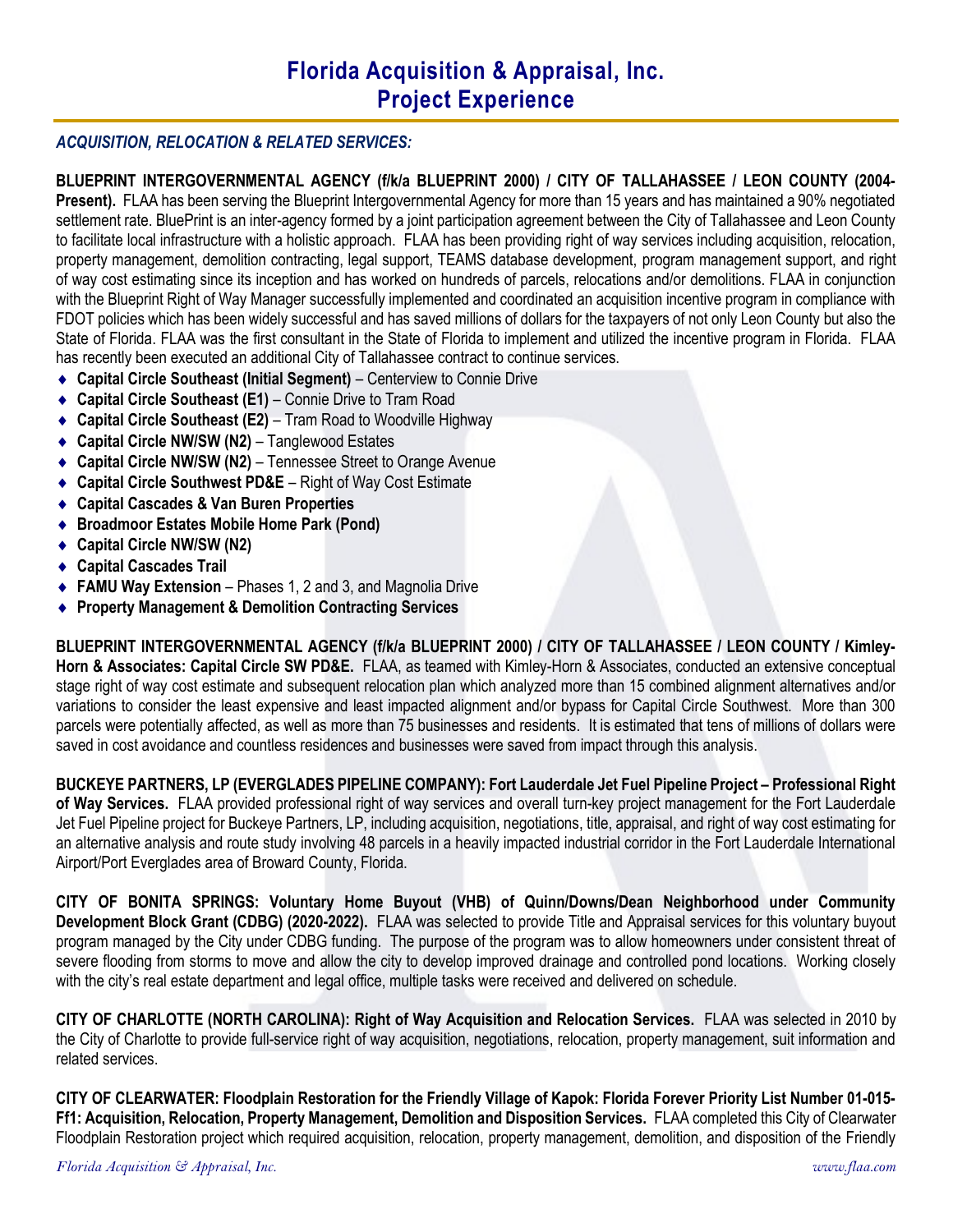Village of Kapok. The project involved the purchase of 37-acres to include more than 200 acquisitions and 188 relocations. FLAA provided real property acquisition, relocation assistance, property management, mobile home appraisal management and eminent domain lawsuit preparation services as a sub-consultant, on an accelerated basis. This project was completed a year ahead of schedule and nearly \$1,000,000 under budget.

CITY OF CORAL GABLES / Kittelson & Associates: Multimodal Transportation Planning and Engineering Consulting Services (2018). FLAA has subcontracted to provide full-service right of way services for the City of Coral Gables.

CITY OF LAKELAND: Right of Way Professional Acquisition Services (2006-2011, 2011-2016, 2016-2021, 2021-2024). FLAA has provided the City of Lakeland full-service Appraisal and Acquisition services for years. The Scope of Work for these contracts included, without limitation, project administration, appraisal services, appraisal review services, title services, acquisition services, closing services, relocation assistance services, and services for the disposal of property in connection with the necessary right of way. Tasked under the contracts, FLAA provided easement appraisal and acquisition for the Lakeland Electric transmission line project on Kathleen Rd. where more than 15 parcels were acquired. FLAA was also tasked with providing voluntary acquisition of permanent easements for sidewalk development along Brunnell Parkway. Task 3 of the 2016 contract involved voluntary property acquisition for Lake Parker's Tributary project for recharge and conservation of wetlands.

CITY OF NORTH PORT: Sumter / Price Boulevard Road Widening Improvement, Phase IIIA (2012-2013). FLAA provided services for this 24-parcel road widening project, which included Fee Simple, Permanent Easement and TCE acquisition, both voluntary and under the threat of condemnation. Services included Project Management, Acquisition and Negotiations, Suit/Litigation Support, and Appraisal Coordination Support.

CITY OF NORTH PORT: Land Acquisition for Monument Relocation and Access to Water Control Structures (2014). FLAA was selected to provide acquisition services for this 2014 project.

CITY OF NORTH PORT: Price Boulevard Appraisal and Acquisition Services (2016). FLAA was awarded this project as part of the ACP Design Team to appraise and acquire more than 120 property rights from owners from Sumter Boulevard to Toledo Blade.

CITY OF ORMOND BEACH: Real Estate Acquisition Services. FLAA was responsible for providing real estate acquisition services on an as needed basis to periodically acquire land or right of way for a variety of public purposes on an accelerated schedule.

CITY OF TALLAHASSEE: General Real Estate Services (2017). FLAA is contracted to provide full-service right of way real estate services to the City of Tallahassee. A Task is being generated this fall.

CITY OF WINTER HAVEN: Lake Elbert Trail Acquisition Project: Donation Solicitation and Voluntary Services (2020-2022). FLAA was selected to identify and acquire all properties, by donation and/or voluntary settlement, as identified by the City of Winter Haven as necessary for the proposed Lake Elbert Trail Project. The proposed 2.4 mile 8-foot-wide paved trail would provide a safe multimodal corridor and recreation opportunity for the community. Utilizing parcel estimates, verbal in-person offers were made to the required 56 parcel owners surrounding the lake. Within 30 days of receiving title reports, FLAA executed 14 purchase agreements all at offer value, and acquired 6 parcels via voluntary warranty deed. Through significant negotiation efforts, technology-based innovative approaches, and consistent Project Manager availability for client communications, the project was completed with a 100% negotiated settlement rate on over 50 parcels.

COLLIER COUNTY: Right of Way Acquisition Services (2021-2026). FLAA was selected to provide on-call right of way acquisition and related services on an as-needed basis.

Florida Acquisition  $\mathfrak{S}$  Appraisal, Inc. www.flaa.com DUKE ENERGY / BURNS & MCDONNELL: Master Services Agreement for Land Acquisition Services (2018-Present). FLAA contracted with Burns & McDonnell to provide Land Acquisition services for Duke Energy on a per task basis. Required services included negotiation with landowners for easements, options, laydown yards, access roads, non-environmental permits, and clearing rights; providing title research and review; serving as primary contact for landowner communications during the construction period; negotiating damage payments or advance payments for restoration as needed to facilitate construction activities; using the Stakeholder Data Management System (SDMS) for documenting all contacts and storing all parcel-related documents; attending necessary training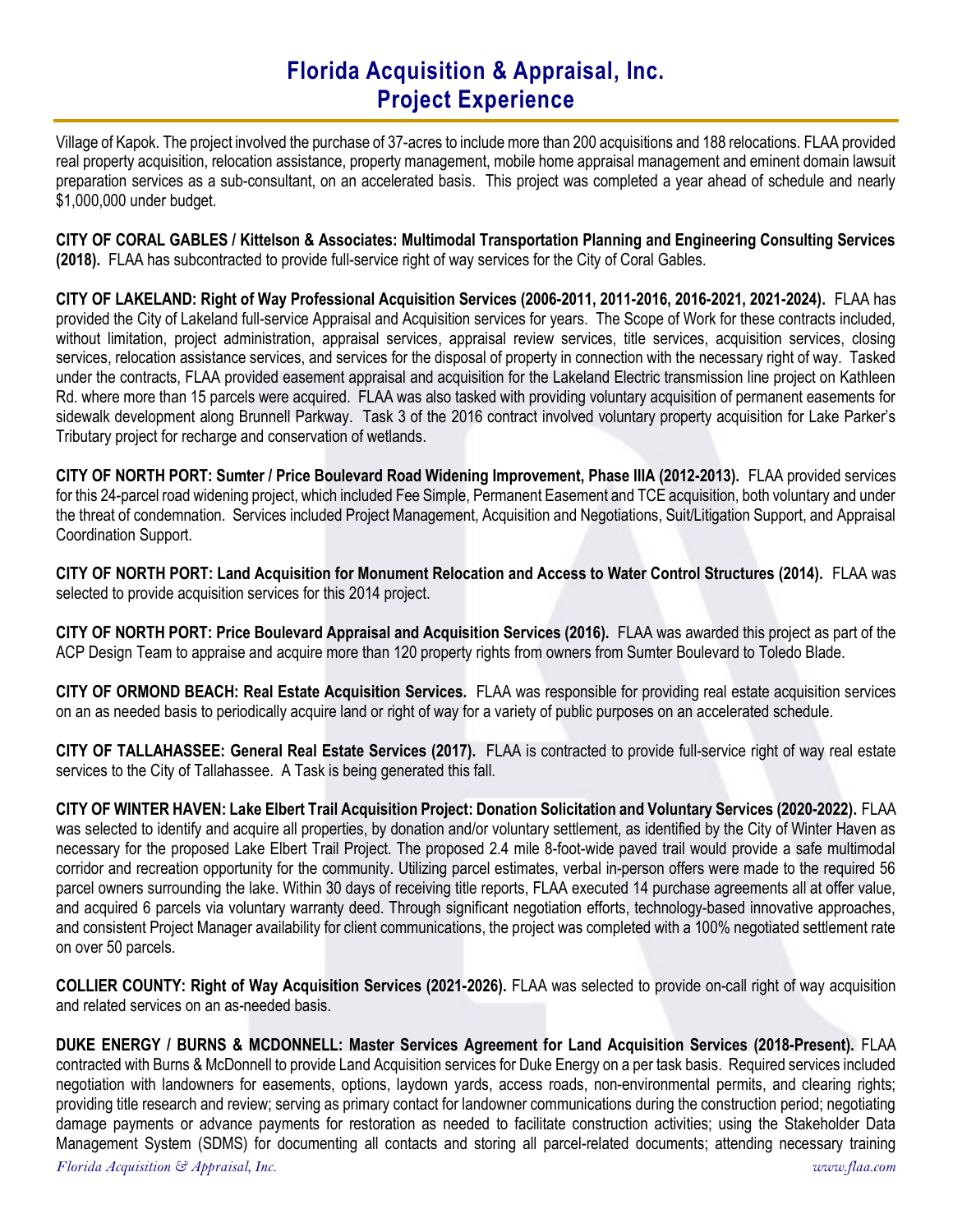sessions; recording easements and other documents; lawsuit information preparation for condemnation filing; maintaining project checkbooks used for landowner payments; and providing expert testimony.

FDOT, DISTRICT 1: Districtwide Acquisition and Relocation Services (2002-2007). FLAA provided full right of way services: acquisition, relocation, cost estimating services, architectural services, environmental assessment services, general contractor services, land planner services, traffic engineering services business damage report preparation and review, engineering services as well as audio and visual functions on this task-oriented Districtwide contract for FDOT District 1; which encompassed Charlotte, Collier, De Soto, Glades, Hardee, Hendry, Highlands, Lee, Manatee, Okeechobee, Polk, and Sarasota counties. FLAA was specifically tasked.

FDOT, DISTRICT 1: SR542 from 1st Street to Buckeye Loop (2013-2017). FLAA provided full right of way services for this 60-parcel right of way contract in Winter Haven, Polk County. The contract included the partial acquisition of both commercial and residential properties with complex parcels such as a TECO sub-station, the United States Post Office, and others. The project was completed ahead of schedule.

FDOT, DISTRICT 1: US17 from S of West 9th Street to N of West 3rd Street (2013-2015). FLAA completed this 20-parcel right of way contract requiring the acquisition of predominantly commercial, CSX RR and municipal properties in Zolfo Springs, Hardee County. FLAA achieved over an 85% negotiated settlement rate while finishing the project well ahead of schedule.

FDOT, DISTRICT 1/Manatee County: Local Agency Program (LAP) Remediation Project (2015). As a subcontractor to Traffic Control Devices, Inc., FLAA provided remediation services on FDOT LAP project # 6082160 for three (3) parcels at the intersection of SR 684 & Palma Sola Blvd in Manatee County where several traffic control structures were inadvertently placed outside of the right of way and onto private property. FLAA successfully negotiated remediation necessary to bring the project into compliance with the approved/permitted design and construction plans and saved the contractor and both agencies significant dollars.

FDOT, DISTRICT 1 / URS Corporation Southern: Districtwide Environmental Management Office (DEMO) – Full-Service Professional Right of Way Services. FLAA teamed with URS on this full-service right of way contract to provide acquisition, relocation, cost estimating services, and environmental assessment services.

FDOT, DISTRICT 3 / Keystone Field Services: Districtwide Right of Way Acquisition and Relocation Services (2018-2023). FLAA has subcontracted to provide full right of way services under this acquisition, relocation, and property management services contract.

FDOT, DISTRICT 3 / RS&H: SR30 (US98) Gulf Breeze Pkwy from Portside Drive to Okaloosa County Line & SR30 (US98) from Santa Rosa County Line to SR393 Mary Esther Blvd (2016-2018). FLAA provided right of way cost estimating for this PD&E on 20 miles of SR30 / US98, crossing Santa Rosa and Okaloosa County lines. Significant evaluation was conducted on this corridor involving over 800 commercial, industrial, residential, and special purpose (federally owned) properties. FLAA has provided significant market and cost data. Additionally, FLAA was tasked with completing a Conceptual Stage Relocation Plan (CSRP).

FDOT, DISTRICT 3 / RS&H: Pensacola Bay Bridge PD&E (2013): FLAA was contracted and tasked with preparing a Conceptual Stage Relocation Plan (CSRP) for multiple commercial businesses impacted by the preferred alignment, to include damages to parking.

FDOT, DISTRICT 4: Districtwide Acquisition & Relocation Services (2016-2024). FLAA was selected for this Districtwide contract to provide right of way acquisition, negotiations, relocation, cost estimating, suit information support, property management, survey, mapping, general contracting, land planning, cost-to-cure, language translation and interpretation, environmental/asbestos management, and business damage estimating. Task 1 concluded with an 85% settlement rate for the acquisition of property along Port St. Lucie Blvd, and required translation services for negotiation with out of country ownership. Task 3 included acquisition of properties along I-95 from Central Blvd to PGA Blvd and involved significant negotiations for settlements of some parcels totaling nearly a million dollars. Challenges during this task included changing corporate ownerships, mid-project design and legal description changes, and significant attorney representation with experts.

FDOT, DISTRICT 4: Districtwide Right of Way Acquisition Services (Push Button Contract) (2011-2016). FLAA was scoped to provide full right of way services under this acquisition and relocation services contract which encompassed right of way acquisition, negotiation, business damage claims negotiation, business damage report preparation and review, conceptual stage relocation plans,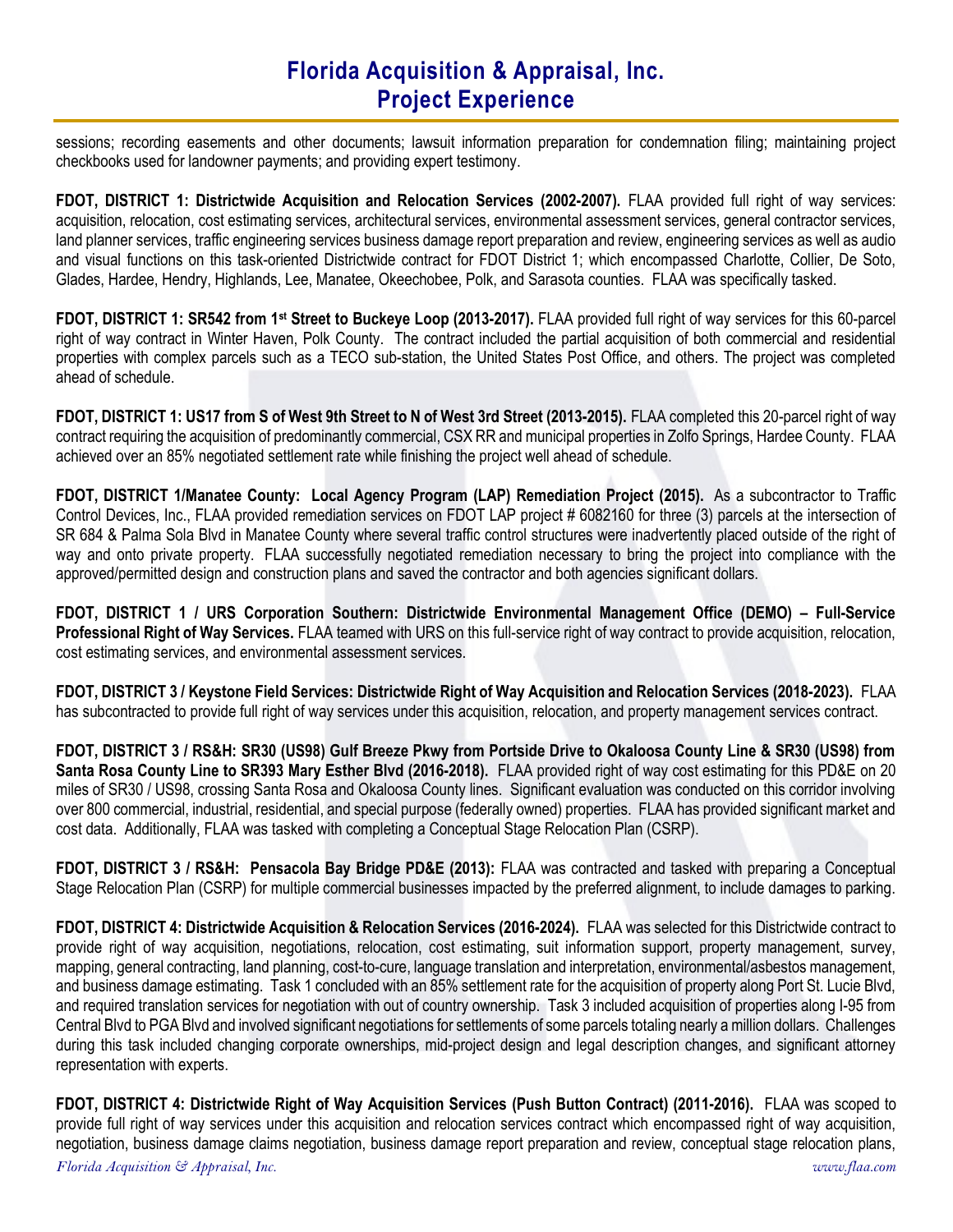relocation assistance, relocation assistance review, preparation of suit information and lawsuit packages, settlements and closings, property management functions, and RWMS input. This task-oriented Districtwide contract encompassed Indian River, St. Lucie, Martin, Palm Beach, and Broward Counties. FLAA provided Acquisition and Relocation services on the St. Lucie County/FDOT (LAP) with Federal "funding remediation" or Federalizing the project to recapture federal dollars. FLAA provided Acquisition Offers/Closings, RHP calculations, relocation eligibility, move cost calculations, claims processing and advisory services and more under this task.

FDOT, DISTRICT 4: Districtwide Suit Preparation Services (2010-2016). FLAA contracted with District 4 in 2010 and provided Districtwide Suit Preparation services, including the preparation of complete Legal Pleadings such as the Civil Cover Sheet, Value of Real Property Claim Sheet, Lis Pendens, Petition and Affidavit Supporting Constructive Service of Process, Summons, Notice to Show Cause, Certificate of Mailing, Declaration of Taking, Order of Taking and Certificate of Clerk as follows:

- 26 Lawsuits in Broward County Andrews Ave. Ext., SR 842/Bridge of Isles, SR 838/Sunrise Boulevard Bridge, SR 870/Commercial Blvd., and A1A/17<sup>th</sup> Street projects,
- ◆ 14 Lawsuits in Palm Beach County 9 (I-95)/Spanish River, SR 806/Atlantic Ave., Southern Boulevard, SR 710, and SR 870/Military Trail @ Community Dr. projects,
- ◆ 10 Lawsuits in Martin County CR 714/Indian Street, and SR 76/Kanner Hwy. projects,
- ◆ 13 Lawsuits in St. Lucie County SR 70/Jenkins project.

FDOT, DISTRICT 4: Districtwide Right of Way Acquisition and Relocation Services (2003-2008). FLAA provided right of way acquisition, negotiations, relocation, cost estimating, suit information support, property management and related sub-consultant services to include survey, mapping, general contracting, land planning, cost-to-cure, language translation and interpretation, architectural design support and business damage estimating on this Districtwide contract.

FDOT, DISTRICT 4: City of Port St. Lucie Crosstown Parkway Extension Relocation Remediation. Tasked under the above Districtwide Right of Way contract, FLAA managed production, providing relocation advisory assistance and preparing RHPs and other relocation claim packages on this remediation project for the City of Port St. Lucie under the direction of FDOT District 4. FLAA successfully saved the Department significant dollars and helped Federalizing the project.

FDOT, DISTRICT 4: Districtwide Title Search Services. FLAA provided title search reports, updated title reports, ownership reports, right of way reports, specific purpose reports and TIITF reservation reports for District 4 which encompasses Indian River, St. Lucie, Martin, Palm Beach and Broward counties.

FDOT, DISTRICT 4 / SOUTH FLORIDA RAIL TRANSPORTATION AUTHORITY (SFRTA) / TRI-RAIL: South Florida Rail Corridor (SFRC) Excess Surplus Property Disposal – Rail Corridor T. Under this contract to dispose of real property on the South Florida Rail Corridor, FLAA's services included developing a master list of parcels eligible for disposal which required file search, site inspection and analysis, parcel file development, database updates, map updates and related training. In addition, FLAA was responsible to proactively dispose of said property in accordance with FDOT procedures and applicable laws.

FDOT, DISTRICT 5 / Skanska-Granite-Lane (SGL), a Joint Venture: I-4 Ultimate Project – Design, Reconstruction, Operation, and Maintenance of 21 Miles of I-4 (2016-2021). This 21-mile makeover, from west of Kirkman Road in Orange County to east of State Road 434 in Seminole County, was the largest Public-Private Partnership (P3) project of its kind in the United States. FLAA, as a subcontractor to SGL, provided easement acquisition, right-of-way, title, and survey services. Construction ended in 2021.

FDOT, DISTRICT 6: Districtwide Clearing & Leasing (2016-2021). FLAA is providing full-service property management services and staffing. The contract calls for a wide range of potential services including GIS mapping, asbestos inspection and abatement, litigation support, demolition and removal, surplus and leasing, and environmental management.

FDOT, DISTRICT 6: Districtwide Right of Way Acquisition & Relocation Continuing Services Contract (2016-2023). FLAA was selected for this Continuing Services contract to provide full-service right of way staffing to facilitate Acquisition and Relocation for the District encompassing Miami-Dade and Monroe Counties. This is a full-service Right of Way acquisition, negotiations, relocation, cost estimating, suit information support, property management and related services contract.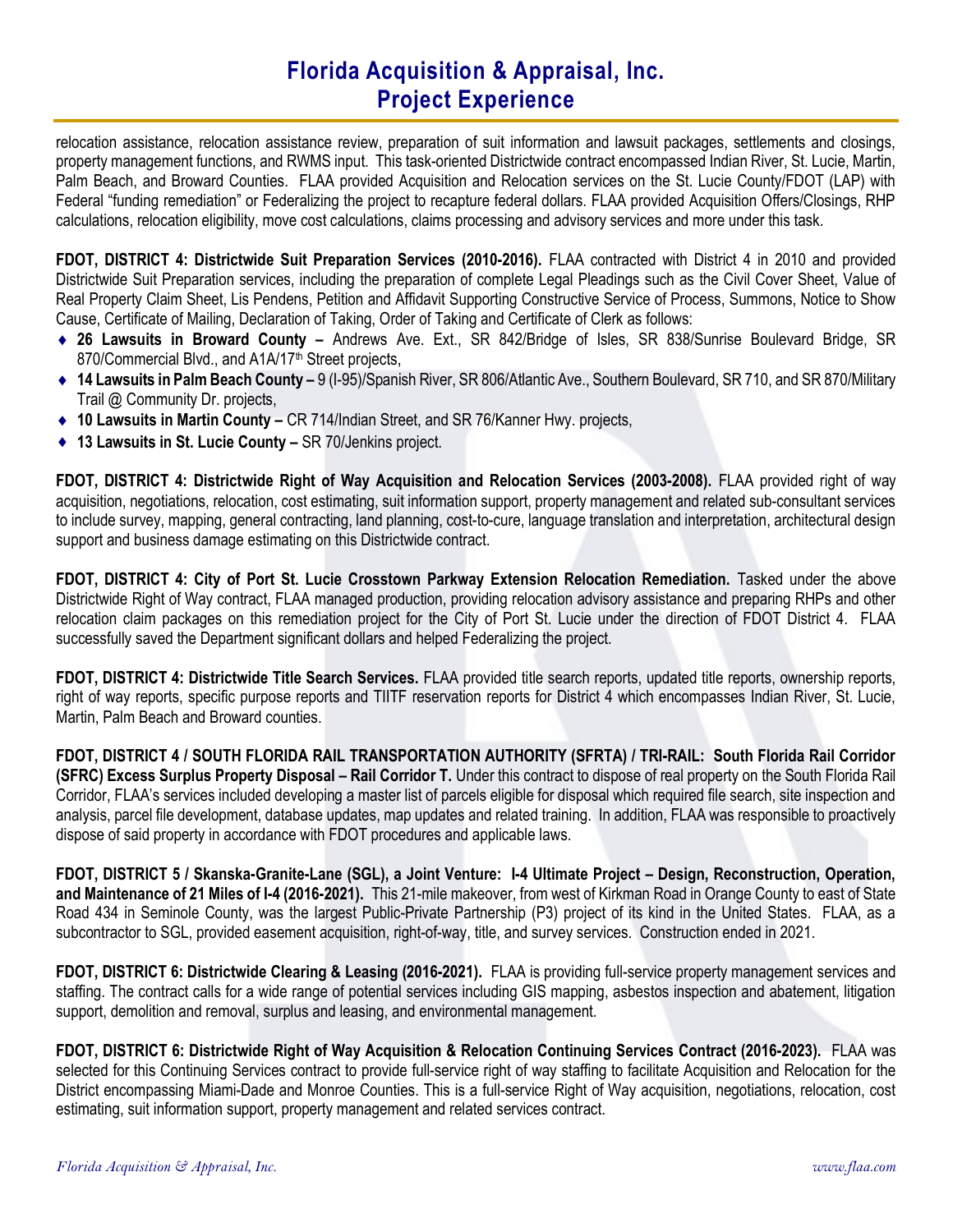FDOT, DISTRICT 6: Districtwide Right of Way Acquisition & Relocation Services (2011-2016). FLAA provided FDOT District 6, Miami-Dade and Monroe Counties, full-service right of way staffing, Acquisition and Relocation. This is a full-service Right of Way acquisition, negotiations, relocation, cost estimating, suit information support, property management and related services contract.

FDOT, DISTRICT 6: Krome Ave. Needs Assessment (2014). Tasked under the above Contract, FLAA provided the comprehensive Needs Assessment Survey for SR997 (Krome Ave.) from SW 136<sup>th</sup> St. to SW 88<sup>th</sup> St/Kendall Drive.

FDOT, DISTRICT 7 / Patel Green & Associates, LLC: General Engineering Consultant Support Services (2022-2026). FLAA was subcontracted to provide in-house staffing support for the District, with the first request being for a Senior Relocation Agent. FLAA quickly and successfully embedded an experienced and dedicated agent and is prepared to provide additional right of way support.

FDOT, DISTRICT 7 / H.W. Lochner, Inc: GEC Right of Way Support (2014-2019). FLAA teamed with H.W. Lochner, Inc. to provide full-service Right of Way Support for District 7's GEC contract. FLAA provided in-house relocation services as an extension of the District 7 staff for the I-275 Tampa Presbyterian Village project that consisted of 140 residential tenants. FLAA was also contracted to provide, if needed, assistance for Right of Way appraisal, acquisition, property management, cost estimating, and in-house staffing.

FDOT, DISTRICT 7: Districtwide Acquisition and Relocation Services. FLAA provided acquisition, relocation, non-parcel related property management, litigation document production, litigation support services, limited appraisal services, cost estimating, business damage estimating and limited property management functions on this task oriented Districtwide contract for the Florida Department of Transportation's (FDOT) District 7, which encompasses Hillsborough, Pinellas, Pasco, Hernando, and Citrus counties.

FDOT, DISTRICT 7: I-4 Ybor City. FLAA completed the acquisition of 225 parcels and relocation of more than 144 displacees on this high profile I-4 corridor on an accelerated schedule to secure federal funding. This significantly impacted corridor had tremendous challenges ranging from numerous Last Resort Housing Relocations to cultural and historic preservation concerns and coordination. This high-profile project required the coordination of not only state and federal agencies, but also city and county as well due to the Joint Participation Agreement (JPA) for funding. The full-service scope included complete eminent domain, legal pleading, and suit preparation for the entire project as well as property management.

FDOT, DISTRICT 7: Title Search Services for Hillsborough County. FLAA provided title search services, which included complete title search reports and recertification, and updates of title search reports for Hillsborough County on a task-oriented basis. Under this contract, FLAA has provided 30-year title search reports and 100-year searches on parcels for the Leroy Selmon Expressway/I-4 Connector project.

FDOT, DISTRICT 7 / URS Corporation Southern: Interstate Program Management – Full-Service Professional Right of Way Services. FLAA has teamed with URS to provide full-service right of way services including acquisition, relocation and right of way cost estimating on this task-oriented contract for FDOT's District 7.

FLORIDA DEPARTMENT OF ENVIRONMENTAL PROTECTION: Real Estate Services. FLAA secured this comprehensive real estate services contract to provide property acquisition and disposition services for the Division of State Lands on an as needed basis; the services included real estate acquisition project management services, acquisition negotiation services, eminent domain project management and services, real estate consulting services, real estate disposition, promotion, marketing and negotiation services, real estate auction services, real estate staff support and various real estate special project services in support of the State of Florida's Florida Forever, Preservation 2000 and Conservation and Recreation Lands (CARL) programs.

FLORIDA GAS TRANSMISSION COMPANY, LLC: Provision of Trained Right of Way Agents. FLAA provided right of way agent staffing employed to conduct title searches and acquire easements for the 1,500-mile-long Phase VIII natural gas pipeline project from Mississippi to Miami, Florida.

FLORIDA HIGH SPEED RAIL AUTHORITY / HNTB: Phase 1, Part 1. FLAA served as the Florida High Speed Rail right of way acquisition consultant responsible for all right of way administration, acquisition, appraisal support and related services for more than seven years. FLAA provided comprehensive right of way cost estimates of Phase I, Part I from downtown Tampa to the Orlando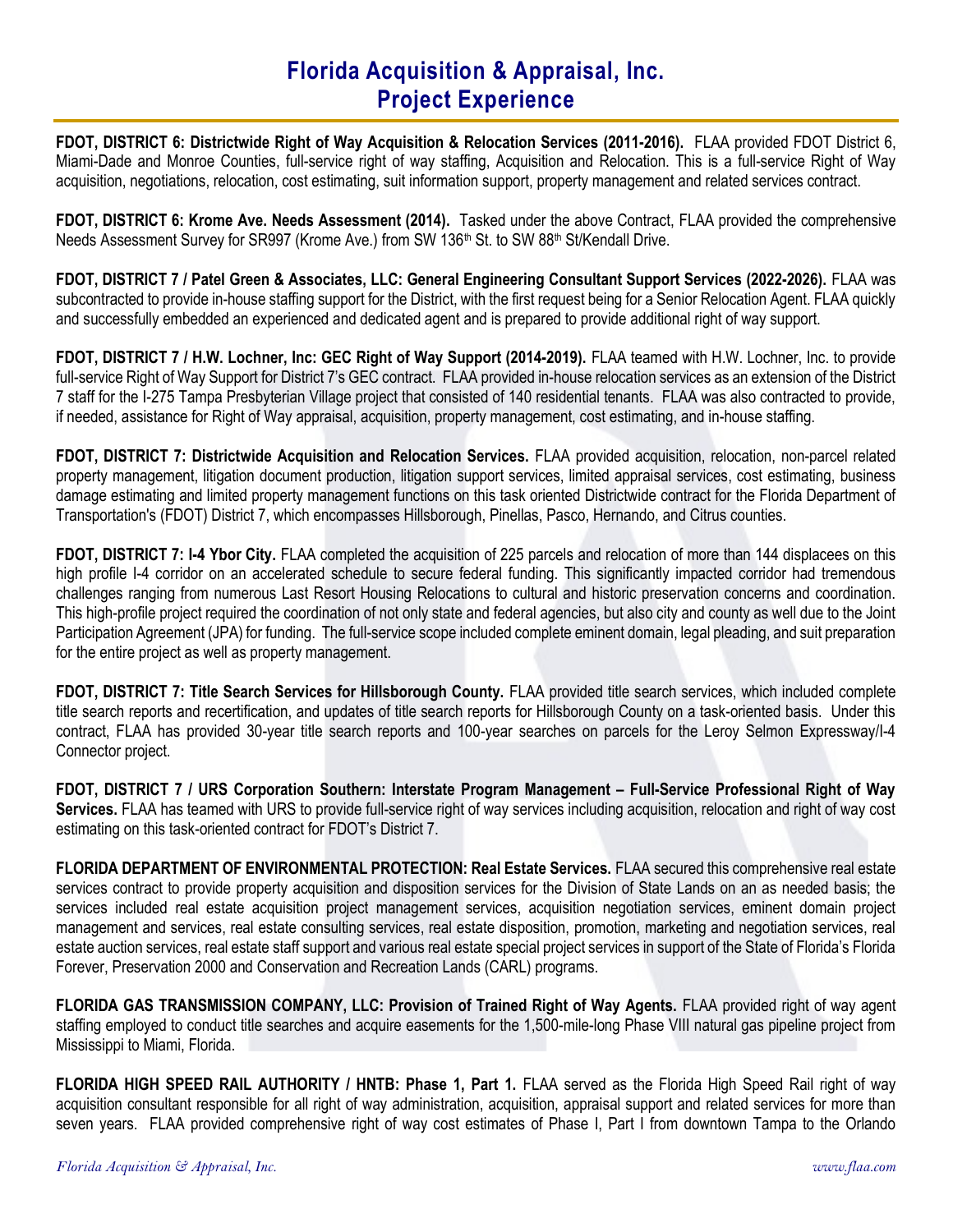International Airport. FLAA supported passenger rail development efforts under the FLORIDA RAIL ENTERPRISE when the authority was transitioned.

FLORIDA RAIL ENTERPRISE / FDOT / HNTB / Wilbur Smith: Passenger Rail Program Mgmt. FLAA was selected to provide professional right of way services in support of the Program Management. The State of Florida and FDOT created the Florida Rail Enterprise, modeled on the Turnpike Enterprise District, to provide statewide governance for all passenger rail projects, beginning with the high-profile Tampa-to-Orlando leg of the High-Speed Rail initiative. The program was to ultimately be responsible for the development and coordination of a comprehensive passenger rail system in Florida.

FLORIDA POWER & LIGHT: Collier-Orange #3 230kV Project - Land Acquisition Services for Transmission Right of Way Acquisitions. FLAA provided full-service acquisition for a 54-mile electrical transmission line in Lee and Collier Counties. The project included 200+ parcels that required title, acquisition, market value estimates, appraisal, and construction coordination.

- ◆ Bass Creek / Pensuko 230kV Transmission Real Estate Acquisition
- ◆ Pine Island Road 230kV and Substation Real Estate Acquisition
- ◆ Sprint Spectrum Land Rights Acquisition, Title
- ◆ PrimeCo Personal Com Land Rights Acquisition, Title
- ◆ FPL / Power Engineers: Miami Beach/Alton/Venetian Transmission Lines (2006) Acquisition Services/Cost Estimating

HILLSBOROUGH AREA REGIONAL TRANSIT AUTHORITY (HART): Voluntary Acquisition Services (Access of East Columbus Drive). FLAA identified property ownership(s) and conducted preliminary research to establish contact with the owner(s) of property directly adjacent and contiguous to the subject facility east to explore the possibility of and for vehicular access (ingress and egress) to East Columbus Drive in Tampa, Florida. The services included: acquisition and negotiations, Broker's Price Estimates, and the procurement of title services.

HILLSBOROUGH AREA REGIONAL TRANSIT AUTHORITY (HART): Voluntary Acquisition Services (Facility Expansion). Services provided under this contract included identifying and researching all property ownerships adjacent and contiguous to the subject facility to identify willing sellers, assess property viability, availability and market and purchase status. FLAA also provided acquisition and negotiations, Broker's Price Estimates, and the procurement of title services.

HILLSBOROUGH AREA REGIONAL TRANSIT AUTHORITY (HART) / Kimley-Horn & Associates, Inc.: Miscellaneous Architectural/Engineering Services. FLAA provides on-call Right of Way/Real Estate support services to HART's Architectural and Engineering Design firm, Kimley-Horn & Associates, supporting the design of various transit infrastructure and bus stop improvements to include cost estimating, survey, site selection for facilities, bus operating facilities and related real estate activities. Work is on asneeded basis.

HILLSBOROUGH AREA REGIONAL TRANSIT AUTHORITY (HART) / Ayres: Miscellaneous Architectural/Engineering Services. FLAA provided on-call Right of Way/Real Estate support services to HART's Architectural and Engineering Design firm, Ayres &

Associates, supporting the design of various transit infrastructure and bus stop improvements to include cost estimating, survey, site selection for facilities, bus operating facilities and related real estate activities. Work is on as-needed basis.

HILLSBOROUGH COUNTY / Faller-Davis & Associates: Van Dyke Widening – PD&E (2018-Present). FLAA was contracted to provide Right of Way Cost Estimates reflecting the cost of acquisition, relocation, and business damages for parcels included in all the alternatives of this PD&E. These cost estimates are to satisfy the evaluation needed for eminent domain consideration for each alternative and were developed with backup data from comparable sales and/or listings. In 2021, the project became federally funded and FLAA was contracted with conducting a cost estimate update, conceptual stage relocation plan, needs assessment survey, and acquisition services.

HILLSBOROUGH COUNTY / JMT: Miscellaneous Professional Engineering Services (2017). FLAA was contracted to provide miscellaneous professional right of way consulting services.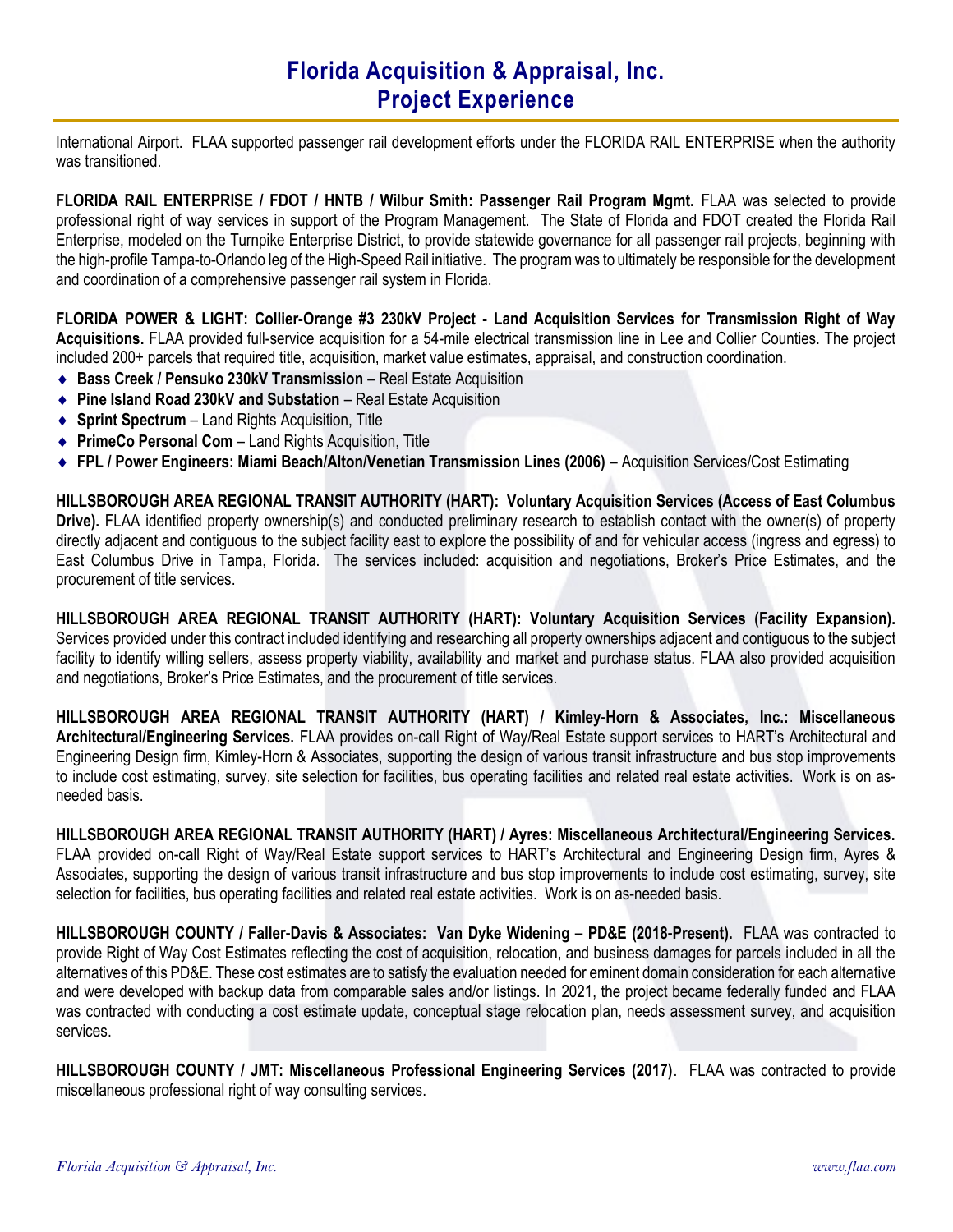HILLSBOROUGH COUNTY: Subconsultant for Miscellaneous Professional Engineering Services General/Civil. FLAA teamed with nine (9) engineering consultant firms contracted by Hillsborough County for right of way acquisition, parcel negotiation and settlement services on a task-oriented basis.

HILLSBOROUGH COUNTY / American Consulting Engineers: Lutz Lake Fern Road. FLAA provided American Consulting Engineers with title services and cost estimating services for this Hillsborough County project.

HILLSBOROUGH COUNTY / Ayres & Associates: Full-Service Right of Way Support. FLAA provided Ayres & Associates with title services and cost estimating services for this Hillsborough County project.

HILLSBOROUGH COUNTY / CPH Engineers: Bell Shoals Road 4-Laning Design from Fishhawk Boulevard to Bloomingdale Avenue in Hillsborough County. FLAA provided 30-year title searches on 87 parcels for this Hillsborough County project. Title searches included residential, commercial and acreage property types.

HILLSBOROUGH COUNTY / Jacobs Engineering: Miscellaneous Professional Engineering Services, General/Civil – Right of Way Services. FLAA provided Jacobs Engineering with title services and cost estimating services for this Hillsborough County project.

HILLSBOROUGH COUNTY / HNTB: Professional Right of Way Services for General Engineering Consultant (GEC), Transportation Task Force. FLAA provided Hillsborough County's Program Management firm, HNTB Corporation, full-service right of way consulting services in support of this countywide initiative and worked with HNTB and the County to develop comprehensive right of way processes for a \$500 million infrastructure development program. FLAA provided right of way cost estimates necessary to modify more than 120 intersection and corridor improvement projects in the Tampa Bay area as well as right of way support, validation, acquisition, and suit preparation services in support of this significant program.

HILLSBOROUGH COUNTY / KCI Technologies: Gunn Highway. FLAA teamed with KCI Technologies to provide title search services on this 18-parcel project for the Hillsborough County Engineering Department.

HILLSBOROUGH COUNTY PUBLIC SCHOOLS: Real Estate Brokerage Services. FLAA was contracted to support the School Board with general real estate brokerage services on an as-needed basis.

LAKELAND AREA MASS TRANSIT DISTRICT / RS&H: GEC - Citrus Connection. FLAA provides right of way support to the General Engineering Consultant team for all its real estate needs.

LEE COUNTY TRANSIT AUTHORITY / Jacobs Engineering: Right of Way Support Services. FLAA was selected to provide right of way support services to Lee County Transit's Engineering Consultant team.

MANATEE COUNTY: Professional Land Acquisition and Relocation Services (2020-2023). FLAA was contracted with Manatee County to provide right of way support services on an on-call basis.

MANATEE COUNTY: Land Acquisition and Relocation Services (2010-2015). FLAA was under contract to provide full-service land acquisition and relocation assistance services to Manatee County on an as needed basis.

MANATEE COUNTY / URS Corporation Southern: Professional Services for Transportation Engineering – Professional Right of Way Services. FLAA teamed with URS to provide full right of way services including acquisition, relocation and right of way cost estimating on this task-oriented contract for Manatee County.

MARTIN COUNTY: Real Property Acquisition Services. This full-service contract required all services, processes, and procedures of obtaining permanent easements as well as other real property acquisitions.

MISSISSIPPI DEPARTMENT OF TRANSPORTATION: Real Estate Master Agreement (2011-2013). FLAA secured this full-service right of way, relocation, and related services contract.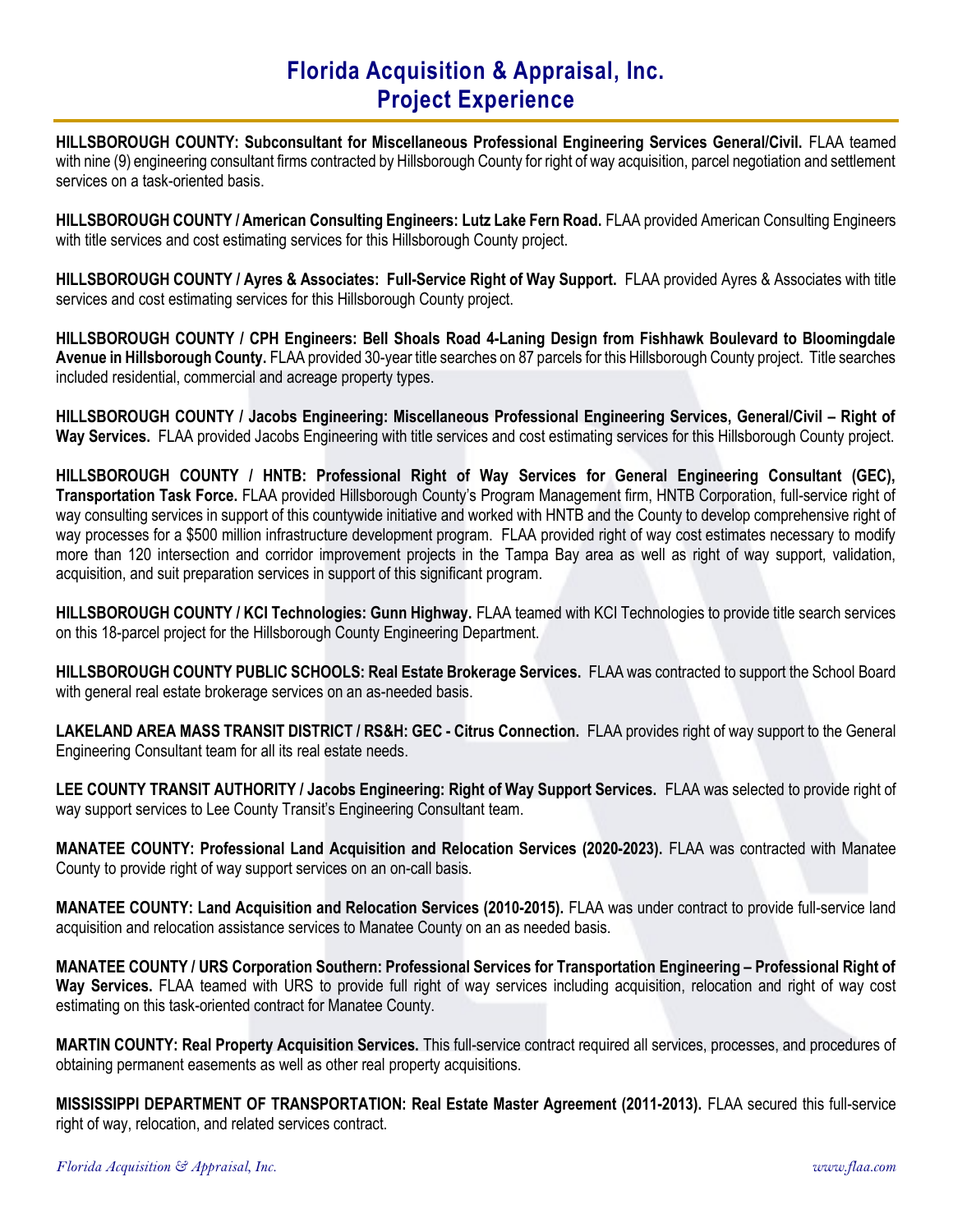NORTH CAROLINA DEPARTMENT OF TRANSPORTATION: On-call Limited Right of Way Services (2017-2019, 2019-2021, 2021- 2023). FLAA was contracted to provide Right of Way Services on on-call basis.

NORTH CAROLINA DEPARTMENT OF TRANSPORTATION: Prequalified Right of Way Acquisition & Relocation Services Consultant On-Call Contract (2011-2013) Tasks included P-5206 Rail-Piedmont Improvement Double-Track Acquisition & Relocation (Kannapolis to Greensboro) for Division 6's Rail Division and R-3432 Old Georgetown Rd., Brunswick County, Wilmington in Division 3.

OHIO DEPARTMENT OF TRANSPORTATION (ODOT): Various Statewide Right of Way Acquisition Services. FLAA was one of twelve firms selected to provide statewide as needed services for the Ohio Department of Transportation. Services included acquisition, relocation, property management and related services on a task-oriented basis.

ORANGE COUNTY / WBQ: Shingle Creek Multi-Use Trail – Voluntary Acquisition (2012-2014). FLAA was contracted to provide Right of Way Services on on-call basis.

ORLANDO UTILITIES / Power Engineers, Inc.: General Right of Way Services (2017). FLAA is under contract to provide land acquisition and appraisal services for the expansion and addition to an electric transmission line in Orlando, Orange County, Florida. FLAA provided appraisal services for a 120-acre substation site.

OSCEOLA COUNTY: Right-Of-Way (ROW) Acquisition Services for Road Improvement Projects on a Task Authorization Basis (2021-2026). FLAA was contract to provide on-call right of way services to the County, with Task 1 being issued for the South Segment of Simpson Road Widening project, Phases 2, 3, & 4. With over 60 fee simple, temporary construction easements, and perpetual easements, FLAA was tasked with completing the acquisition portion of the project within twelve months to assist the County in meeting their financial deadlines. This schedule was made possible thru innovative approaches and the use of Agent Price Estimates (APEs). FLAA was further responsible for conducting 35 business damage surveys. For Task 2, FLAA completed a Needs Assessment Survey for the Fortune Road segment per the requirements of the Uniform Relocation Assistance and Real Property Acquisition Policies Act of 1970, as amended. Task 3 became a continuation of Task 1 as Simpson Road Widening project, Phases 2, 3, & 4 North Segment by adding over 45 additional fee simple, temporary construction easements, and perpetual easements.

OSCEOLA COUNTY: Appraisal and Acquisition Services (2013-2018). FLAA secured this Contract with Osceola County to provide Right of Way Services on on-call basis.

PASCO COUNTY: Right of Way Acquisition Services. FLAA provided right of way acquisition services related to development services projects, primarily roadway, drainage, and bridges. Services under this contract included acquisition, relocation, non-parcel related property management, litigation document production, litigation support services, expert witness testimony for eminent domain actions and other miscellaneous and supplementary services as needed.

PASCO COUNTY: Clinton Avenue (Ft. King to US 301). FLAA provided acquisition services to include updated title reports, appraisal, negotiations, offers, agreements, and suit preparation for 52 parcels. Additional appraisals for 34 parcels were assigned at a later time.

PASCO COUNTY/King Engineering: Central Pasco Water Systems Improvements. FLAA teamed with King Engineering in providing acquisition services to acquire easements and fee parcels for the water system in eastern Pasco County. This encompassed the areas along County Line Road in the New Tampa area, SR 54 and Tupper Road in the Wesley Chapel and numerous parcels between SR 54 and SR 52. The project included an undetermined number of parcels for title services, acquisition and closing services as well as market value estimates.

PASCO COUNTY / King Engineering: Miscellaneous Land Acquisition Services for Rapid Infiltration Basins (RIB). FLAA provided as-needed right of way acquisition services under this task-oriented contract. The services included assisting in the identification of potential Rapid Infiltration Basin (RIB) sites, negotiating the acquisition of fee simple parcels and/or easements, providing appraisal, appraisal review, valuation, market research, cost estimating, title search, closing and other services, as directed.

Florida Acquisition  $\mathfrak{S}$  Appraisal, Inc. www.flaa.com PASCO COUNTY / King Engineering: North Central Transmission Mains. Under this contract, FLAA is provided right of way/easement acquisition services in support of Pasco County's consultant engineer for water transmission pipelines. The project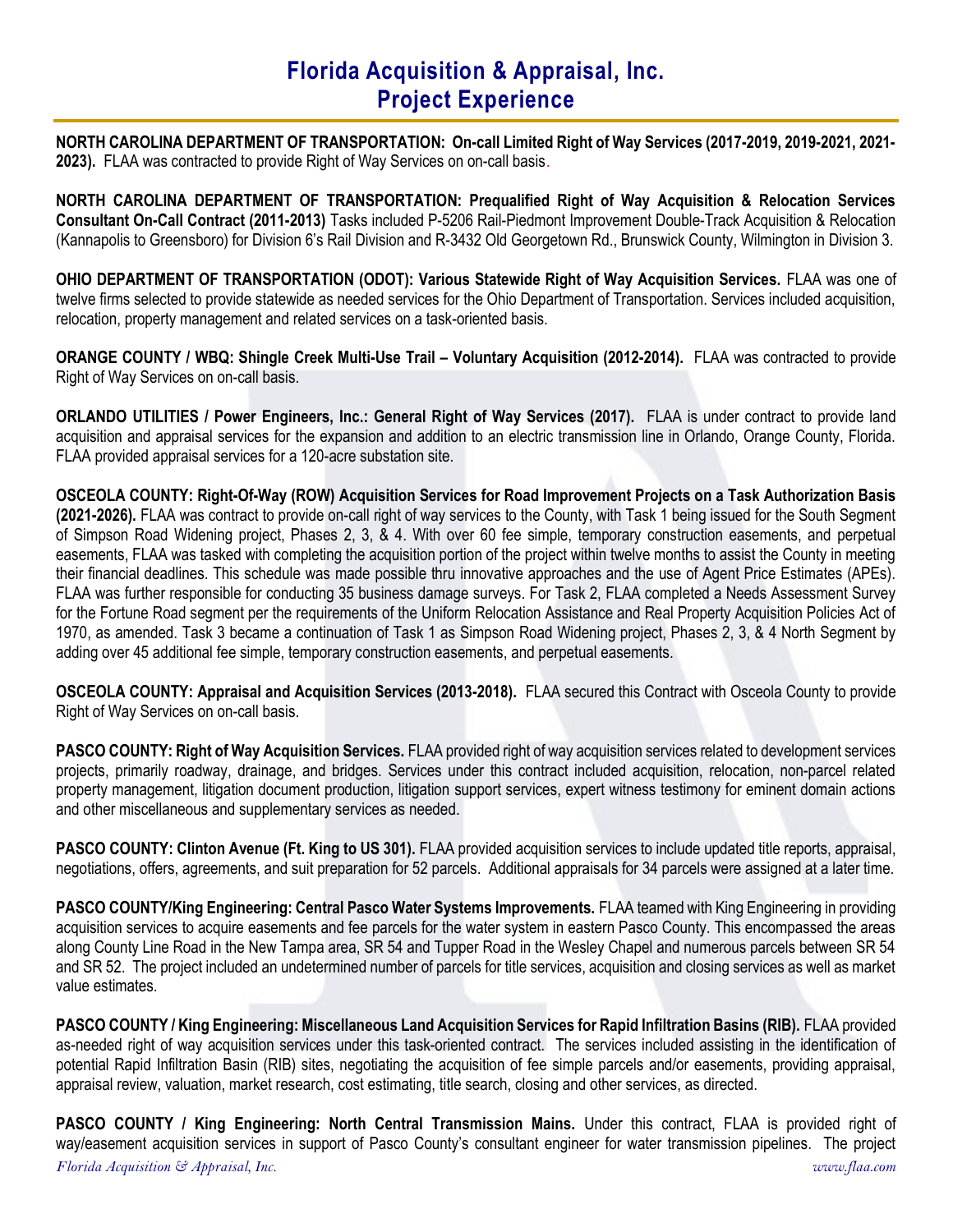involved up to 23 private properties and 14 individual owners and encompassed acquisition, negotiation, appraisal, title search and other services, as required.

PEACE RIVER-MANASOTA REGIONAL WATER SUPPLY AUTHORITY / King Engineering: Regional Integrated Loop System – Phase II Interconnect (2010). FLAA provided as-needed right of way services including the acquisition of fee simple parcels and/or easements, providing appraisal, appraisal review, valuation, market research, cost estimating, title search, closing and other services, as directed.

PEACE RIVER-MANASOTA REGIONAL WATER SUPPLY AUTHORITY / King Engineering: Regional Integrated Loop System – Phase I – Route Study (2016). FLAA provided corridor alignment analysis, Right of Way Cost Estimating, willing seller evaluation and full-service Appraisal and Acquisition.

PEACE RIVER-MANASOTA REGIONAL WATER SUPPLY AUTHORITY / King Engineering: Regional Integrated Loop System – Phase 1, 3B, 3C – Acquisition and Owner Surveying (2016-2018). FLAA provided acquisition and related services for three phases as tasked by King Engineering, encompassing properties in Charlotte and Sarasota Counties. Services included acquisition, negotiation, title, agreements, and owner surveys.

PENNSYLVANIA DEPARTMENT OF TRANSPORTATION: Right of Way Acquisition Services. FLAA was pre-qualified to provide right of way acquisition services for the Pennsylvania Department of Transportation (PennDOT).

PINELLAS COUNTY: Acquisition of Property & Relocation of Tenants Consulting, Airport. In accordance with FAA guidelines for Land Acquisitions and Relocation Assistance for Airport Improvement Programs Assisted Projects, FLAA provided acquisition services for a commercial parcel under this agreement.

PINELLAS COUNTY HOUSING AUTHORITY: Buyer's Broker Services. FLAA provided real estate buyer's brokerage services in seeking multi-family residential properties for the Authority in Pinellas County, Florida.

PINELLAS SUNCOAST TRANSIT AUTHORITY (PSTA) / WSP (f/k/a Parsons Brinckerhoff, Inc.): General Consultant Services (2018). FLAA is under contract to provide various right of way services.

PINELLAS SUNCOAST TRANSIT AUTHORITY (PSTA) / WSP (f/k/a Parsons Brinckerhoff, Inc.): On-call Professional Services (2015). FLAA was contracted to provide various right of way services.

PINELLAS COUNTY TRANSIT AUTHORITY (PSTA) / HNTB / WSP: General Consultant Services (2018). FLAA is under contract to provide various right of way services.

POLK COUNTY: Countywide Right of Way Services (2019-2024). FLAA was re-selected to provide on-call right of way services to the County on an as-needed basis. On the West and East segments of West Pipkin Road (Tasks 1 & 2) FLAA was issued nearly 60 parcels with significant attorney representation and diverse, complex properties including trusts, churches, convenience stores, an auto repair facility, and a tow lot.

POLK COUNTY: Acquisition Services Master Service Agreement (2014-2019). FLAA was selected to provide the County, on an as needed basis, all facets of right of way acquisition. Included services: Acquisition, negotiation, closing, title, appraisal, and more. Task 1 of this contract included Right of Way Cost Estimating services for Lake Wilson Road, collaborating with the engineering firm conducting the surveys, sketches, and legal descriptions.

POLK COUNTY: Full-Service Right of Way Acquisition Services. Services provided under this full-service right of way contract included acquisition, relocation, condemnation, appraisal services, review appraisals, cost estimating, contract administration, title, environmental reviews, property management services and preparation of condemnation suit documents on an as needed basis.

Florida Acquisition  $\mathfrak{S}$  Appraisal, Inc. www.flaa.com POLK COUNTY: Berkley Road Phase II and III (Old Dixie Highway to Pace Road). Tasked under the County's Right of Way Acquisition Services contract, FLAA provided acquisition, negotiation, title, and lien-release coordination, closing and condemnation suit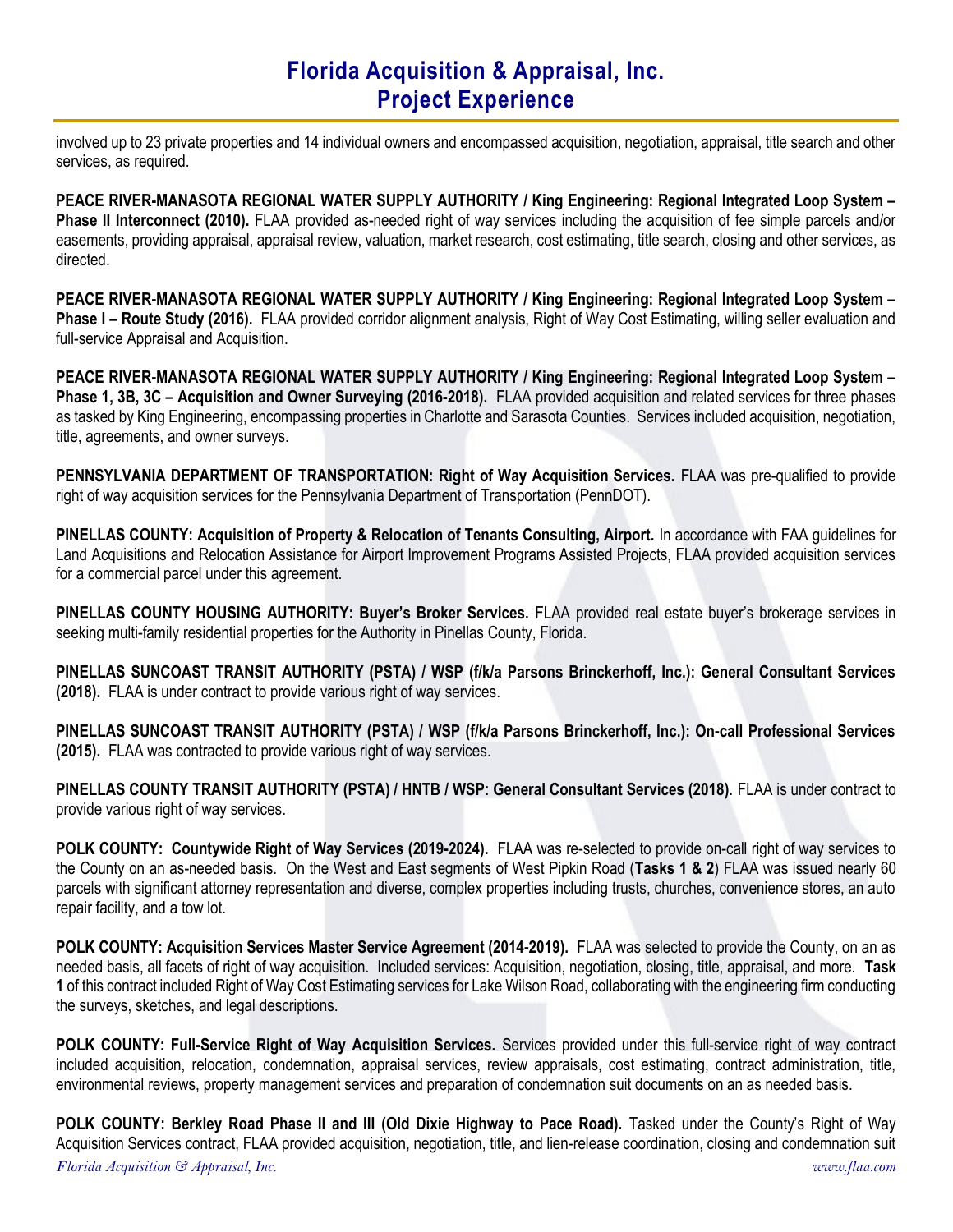document preparation services for 30 fee simple parcels and 22 temporary construction easements. Despite a large majority of parcels with attorney representation, FLAA achieved a negotiated settlement rate of over 90%.

POLK COUNTY: County Line Road. FLAA provided real estate acquisition services to include fee simple parcels and right-of-entry agreements for the County Line Road Widening Project.

POLK COUNTY: CR 542 (Avenue G NW). FLAA provided acquisition services for three parcels on this Polk County project. Services included negotiations, license agreements, settlements and closings, suit preparation and file retirement.

POLK COUNTY: CR 580 at Powerline Road. FLAA provided acquisition services for three parcels on this Polk County project. Services included negotiations, settlements and closings, suit preparation and file retirement.

POLK COUNTY: CR 655 at Eagle Lake Loop. FLAA provided acquisition services for five parcels on this Polk County project. Services included negotiations, license agreements, settlements and closings, suit preparation and file retirement.

POLK COUNTY: Duff Road at US 98 Improvement Project. FLAA provided acquisition services for four parcels on this Polk County project. Services included negotiations, license agreements, settlements and closings, suit preparation and file retirement.

POLK COUNTY: Ewell Road at Yates Road. FLAA provided acquisition and suit preparation services for this project. Ten fee parcels and five easement parcels were impacted to allow for the reconstruction of an intersection.

POLK COUNTY: Fitzgerald Road at Scott Lake Road Intersection. This project, tasked under the County's Right of Way Acquisition Services contract, encompassed the acquisition of a complex parcel owned by a Homeowner's Association and represented by legal counsel. A successful settlement was negotiated.

POLK COUNTY: Northwest Regional Utility Service Area (NWRUSA) Water System Improvements. FLAA negotiated the acquisition of utility easements for this water system improvement project in Polk County, Florida along Gibsonia-Galloway and Spivey Roads.

POLK COUNTY: Right of Way Acquisition Services and Suit Preparation - Kathleen Road CR 35A. FLAA used advance acquisition procedures to acquire 22 whole-take residential and commercial parcels.

POLK COUNTY: Right of Way Acquisition Services and Suit Preparation - Kathleen Road CR-35A Phase II. A 95% pre-suit settlement rate was achieved despite a proliferation of property owner attorneys. This project mainly consisted of partial acquisitions from residential properties. Significant damage and drainage challenges were overcome.

POLK COUNTY / Faller Davis & Associates: Master Consulting Engineering Miscellaneous Drainage Projects. FLAA teamed with Faller, Davis & Associates, Inc. to identify, describe, and obtain necessary easements in accordance with the applicable Federal, State and Local regulations.

PROGRESS ENERGY FLORIDA: Master Services Agreement for Right of Way Acquisition & Related Services. Contract services included full-service right of way acquisition on an as-needed basis, as well as reviewing and preparing internal staffing for embedded employees.

PROGRESS ENERGY FLORIDA: Levy County Baseload Transmission Project Acquisition Program Manager – Crystal River Nuclear Power Plant. FLAA, as a large acquisition project provider, and LPA Group, as its partner on this project, were selected to manage, direct, survey and acquire the necessary easement and fee simple rights on this 200-mile, 2,000 parcel acquisition project. The project was to acquire about 2,000 parcels or more for this 230-500kV electric power transmission project from the newly proposed Crystal River Power Plant in Levy County. The line was sited through Levy, Citrus, Sumter, and Marion Counties and through Polk, Hillsborough Pinellas, and Osceola Counties. FLAA was the backbone of the right of way team, support management and subconsultant survey management and worked significantly with all team members.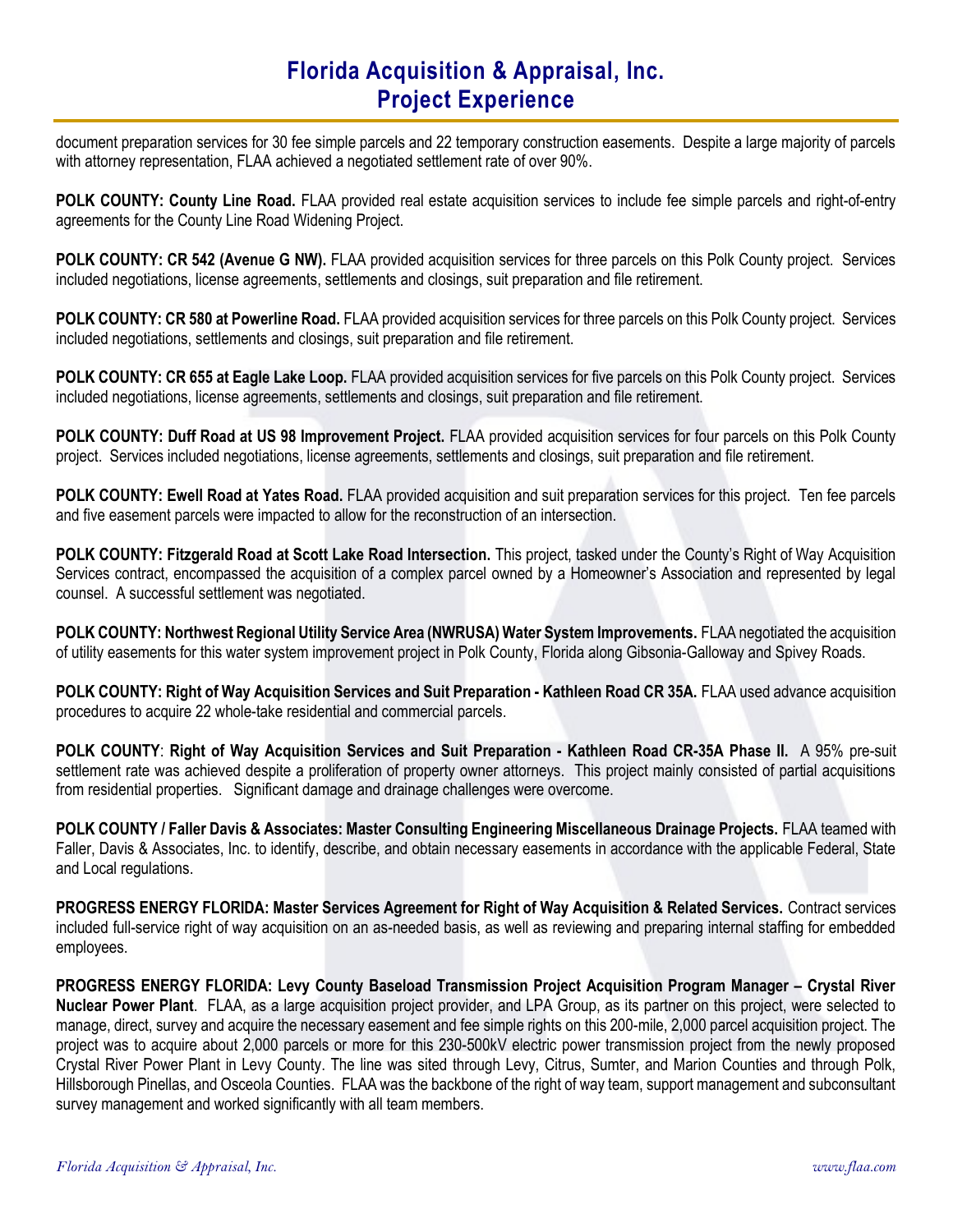REVOLUTION PIPELINE RESOURCES: FLAA provided as needed land/right of way acquisition, survey and mapping and other as needed staffing services to oil and gas pipeline clients.

- ◆ Plains All American GP, LLC Professional Services Agreement
- ◆ Spectra Energy Transmission, LLC Land and Right of Way Acquisition Services
- ◆ Copano Energy R/W and Survey & Mapping Services
- ◆ EPCO Holdings, Inc. (Enterprise Pipeline) Land and Right of Way Acquisition Services and/or Staffing
- ◆ Boardwalk Pipelines, L.P. Master Services Agreement
- ◆ DCP Midstream, L.P. Land Acquisition Services

RIVIERA BEACH COMMUNITY REDEVELOPMENT AGENCY: Acquisition and Property Management Consultant and Related Services. FLAA provided real estate acquisition, property management and related consultant services on the 858-acre "Redevelopment" Plan 2001" for the Riviera Beach Community Redevelopment Agency for Inlet Harbour. FLAA was responsible for coordinating/providing appraisals, negotiating all parcels and tenant-owned improvements, and coordinating all property management, asbestos, and demolition activities. Related activities such as title searches and closing services were to be provided by FLAA as needed. Prior to the project being placed on hold due to funding issues, FLAA completed nearly 200 subconsultant parcels in Phase 1.

SARASOTA COUNTY: Real Property Acquisition and Related Services. Contracted services included real property acquisition, appraisal, right of way cost estimating, relocation, title research and litigation support services on an as needed basis.

SARASOTA COUNTY: Bay Street. FLAA provided owner notifications and initiation of negotiations for both, willing and unwilling, sellers. Project consisted of 14 parcels along the South Side of Bay Street and along Old Venice Road.

SARASOTA COUNTY: Colonial Lane Phase B. FLAA compiled and prepared a defendants' list for 43 parent tracts for Colonia Lane and for one parent tract for Snowbirdland Vistas, Inc. Mobile Home Park. Services included but not limited to title updates, owners, lien holders, easement holders, tenants, business owners and any other party that may have an interest in subject property, in a format acceptable to the Office of the County Attorney for all outstanding unsettled parcels.

SCHOOL BOARD OF SARASOTA COUNTY: Real Estate Brokerage Services. FLAA was contracted to provide real estate services including real estate assistance in site acquisition and market studies, assemblage, leasing, lease/purchase, disposition, disposal of surplus properties, eminent domain purchases, and other duties as needed and instructed.

SCHOOL DISTRICT OF HILLSBOROUGH COUNTY: Real Estate Brokerage Services. FLAA provided land acquisition and other real estate functions needed to acquire sites for future schools and support facilities and was tasked to assists the SDHC with obtaining real property which may include open or undeveloped land, developed sites, or existing facilities for purchase, lease, or lease/purchase, and other services as necessary to complete these transactions. The services included but were not limited to: Willing seller activities (negotiated purchases, due diligence, including site inspection and market studies, title and closing facilitation services); Leasing of office space, industrial, and retail properties; the ability to represent owners in any real estate transactions; and providing additional support as deemed necessary for acquiring and disposing of real property.

SEMINOLE ELECTRIC COOPERATIVE, INC.: Site "M" FLAA was commissioned by Seminole Electric Cooperative to provide site acquisition services to assist in expanding a facility in Marion County. FLAA provided contract procurement and management of subcontractors for environmental phase 1 audits, title search services, planning and zoning analysis and provided appraisal, appraisal review and negotiation services for several sites.

SOUTH CAROLINA DEPARTMENT OF TRANSPORTATION: On-Call Right of Way Services 2003-2006; 2007-2010. FLAA was under contract with SCDOT to provide statewide acquisition services on an as needed basis, including title search services, acquisition services, condemnation suit styling and filing, and relocation and disposition services.

SOUTH CAROLINA DEPARTMENT OF TRANSPORTATION - Colleton County, Walterboro Bypass: Full-Service Right of Way Services. FLAA provided various services on this full-service right of way acquisition project to encompass parcels on the Walterboro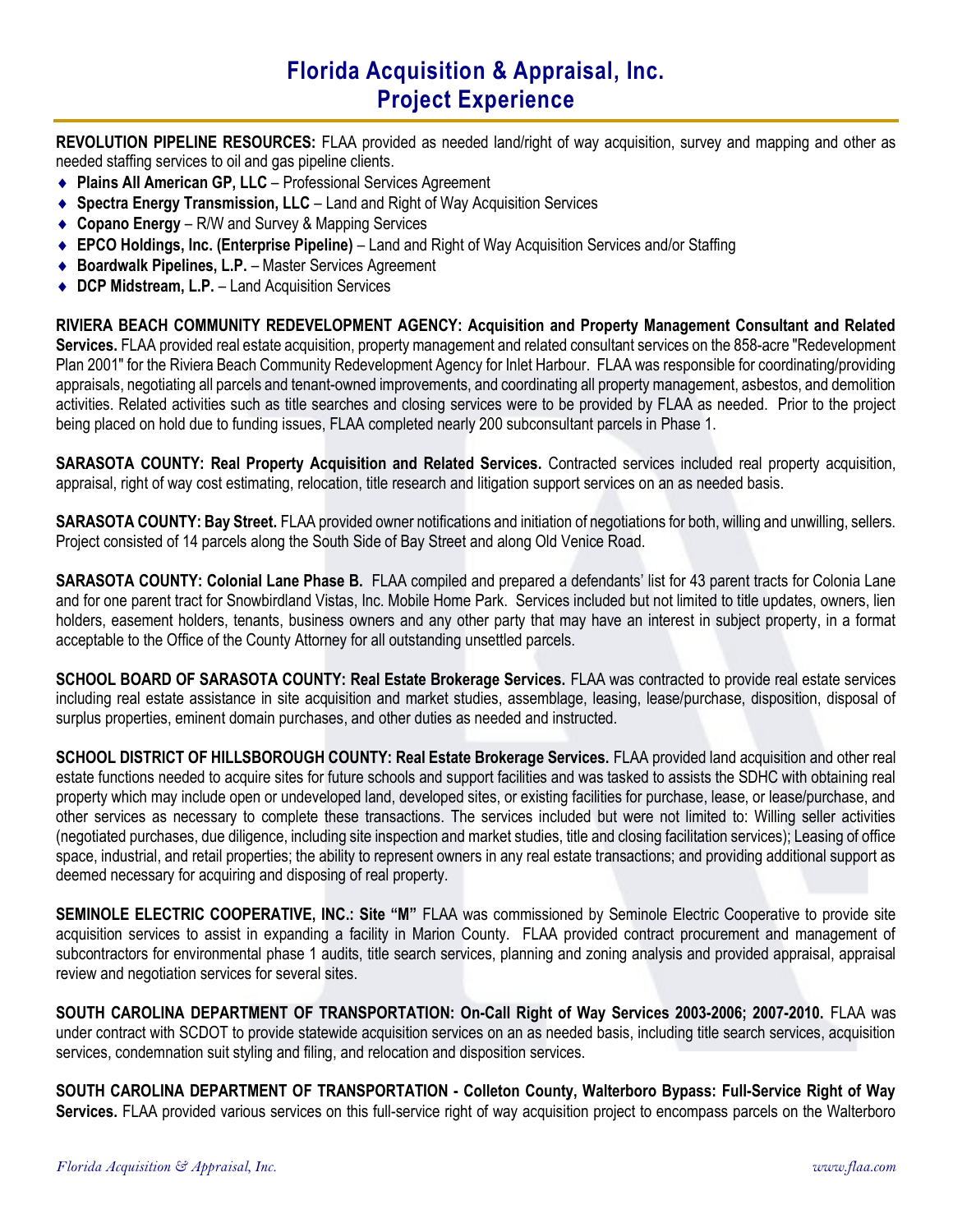Bypass in Colleton County, SC. This task required title services, acquisition services, condemnation suit styling and filing, relocation, and disposition. In addition, FLAA coordinated the subconsultant services to include appraisal, title, and exhibits.

SOUTH CAROLINA DEPARTMENT OF TRANSPORTATION - Spartanburg County, SR 295: Full-Service Right of Way Services. FLAA provided services on this full-service right of way acquisition project to encompass parcels on SR 295 in Spartanburg County, SC. This contract required title services, acquisition services, condemnation suit styling and filing, relocation, and disposition. In addition, FLAA coordinated the subconsultant services to include appraisal, appraisal review, R/W staking and exhibits.

SOUTHWEST FLORIDA WATER MANAGEMENT DISTRICT (SWFWMD): Monitor Well Site Acquisition Services. FLAA was selected by the SWFWMD to acquire privately owned well sites improved with the District's monitor wells and prevent future loss of access to the wells located in the 16-County jurisdiction.

ST. LUCIE COUNTY: Professional Engineering Services/Property Acquisition Services (2006). FLAA was selected to provide fullservice Property Acquisition Services to St. Lucie County Public Works Department.

TALQUIN ELECTRIC: Buck Lake-Chaires Reliability Project (2021-2022). FLAA was selected to negotiate and acquire, by donation and/or voluntary settlement, 30ft to 100ft easements from approximately 50 property owners. The route generally followed an existing distribution route along Chaires Cross Road, from Buck Lake Road to Apalachee Parkway (US27). The approximately 4-mile corridor replaced existing wooden structures with 115kV concrete poles while raising the line height for better access and unobstructed views.

TAMPA BAY AREA REGIONAL TRANSPORTATION AUTHORITY (TBARTA) / Jacobs: GEC Team, Regional Transit Master Plan for West Central Florida. FLAA is part of the General Engineering Consultant (GEC) team supporting TBARTA's development of a regional transit master plan.

TAMPA BAY AREA REGIONAL TRANSPORTATION AUTHORITY (TBARTA) / Jacobs: Pinellas County Alternatives Analysis for Premium Transit Corridor. FLAA supported TBARTA and the Florida Department of Transportation, in partnership with the Pinellas MPO and Pinellas Suncoast Transit Authority (PSTA), in conducting an Alternatives Analysis to look at premium transit options connecting the major activity centers in Pinellas County—Clearwater, Gateway area, and St. Petersburg, as well as connections to Hillsborough County. The study evaluated feasible alternatives and identified a preferred alternative consistent with the TBARTA Regional Transit Master Plan.

TAMPA BAY AREA REGIONAL TRANSPORTATION AUTHORITY / FDOT / Wilson Miller Stantec: Veterans Suncoast Transit Corridor Evaluation Study. FLAA provided right of way cost analysis of proposed transit service enhancements (Light Rail/Express Bus) for this Tampa Bay Area Regional Transportation Authority (TBARTA) project under the auspices of the Federal Transit Administration's New Starts program.

TAMPA BAY WATER / Black & Veatch: Integrated Program Management (2021-Present). As part of this decade-long contract, FLAA was assigned to provide an update/re-write of Tampa Bay Water's 2009 Real Property Guidelines. As part of this assignment, FLAA incorporated new and updated language for voluntary and involuntary projects, accompanied with checklists, form templates, workflows, and schedules. Additionally, FLAA is expected to provide a staff augmentee to work within the Authority's Clearwater Headquarters under the direct supervision of the Real Estate Coordinator.

TAMPA BAY WATER / Stantec: Southern Hillsborough County Supply Expansion - Pipeline B (2021-Present). FLAA was the top ranked right of way firm for this full-service water pipeline project. FLAA assisted the prime in developing route selection weighting criteria and provided planning- and design-level right of way cost estimates, allowing Tampa Bay Water to select a preferred corridor from more than eight possible alignments. Additionally, FLAA will be tasked to provide appraisal and acquisition services on the preferred alignment.

TAMPA BAY WATER AUTHORITY: As Needed Land Agent Consultant Services (2003-2005; 2005-2007; 2007-2009; 2009-2011). FLAA was awarded the fifth in a series of contracts to provide negotiations, property closings for land and property-rights acquisitions, real estate appraisals, and title services on a task-oriented basis. Tasks are performed within the Authority's regional jurisdiction encompassing Hillsborough, Pasco, and Pinellas Counties.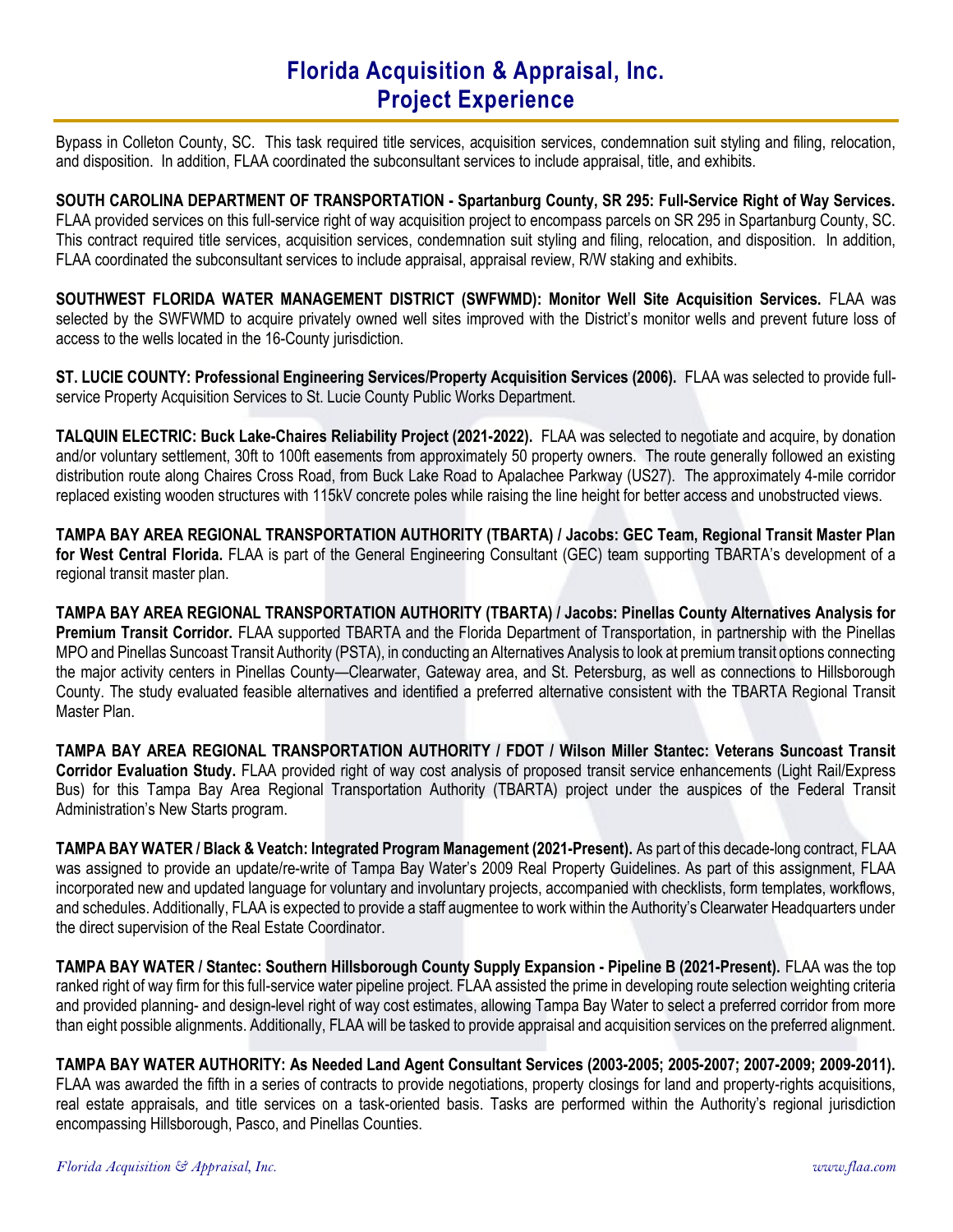TAMPA BAY WATER AUTHORITY: Monitor Well Site Acquisition Services. FLAA was tasked with acquiring 10 monitor well sites using Broker Price Estimates and advance acquisition procedures.

TAMPA BAY WATER AUTHORITY: South Central Hillsborough Pipeline Intertie – Suit Information Preparation Services. FLAA provided suit information preparation services indirectly to the Tampa Bay Water Authority through its subcontract with O.R. Colan & Associates on the Riverview South Central Hillsborough Intertie. FLAA provided all the necessary service of process information for the entire project, which included approximately 150 parcels.

TAMPA BAY WATER AUTHORITY / Malcolm Pirnie, Inc.: South-Central Hillsborough Infrastructure Improvements (SCHIIP). FLAA conducted a property evaluation to support the construction of the new facilities and infrastructures of the Tampa Bay Water's Regional Facilities Site, the Brandon Urban Dispersed Wellfield, and the Lithia Water Treatment Plant. FLAA provided full acquisition services for the treatment plant site and the easements to install subsurface water lines and ingress and egress to the treatment site from the nearest public road and Pasco Expansion Project Acquisition Services.

TAMPA BAY WATER AUTHORITY / Metzger Willard / Corrollo: Lithia Hydrogen Sulfide Removal Facility, Acquisition Services. FLAA assisted in the acquisition of real estate for a new Hydrogen Sulfide Removal facility to be constructed in southern Hillsborough County for Tampa Bay Water Authority.

TAMPA BAY WATER AUTHORITY / S&W Water: Desalinated Water Transmission Pipeline. FLAA provided services to acquire parcels along the proposed transmission route necessary for a water pipeline project as part of a feeder pipeline to the Tampa Bay Water Desalination Plant to be located in Apollo Beach, Florida. The proposed desalination plant and pipeline are necessary to provide the Hillsborough County region with a reliable high quality, supplemental water supply.

TAMPA BAY WATER AUTHORITY / Hazen & Sawyer, P.C.: Long Term Master Plan Update (2015-2017). Right of Way Services/Real Estate Property Rights Evaluation focusing on 5 Projects, including Gulf Coast Desalination, Seawater Desalination Expansion, Thonotosassa Wellfield, Aquifer Recharge Project, and Surface Water System Expansion.

TAMPA HILLSBOROUGH COUNTY EXPRESSWAY AUTHORITY / HNTB: GEC Acquisition Services. FLAA was part of the HNTB GEC Team to provide full-service right of way acquisition. Services also included a complete right of way cost estimate for the proposed four-county "Beltway Around Tampa", with an analysis of three separate corridors with three alignments.

TECO / KCI Technologies, Inc.: Title Services. FLAA teamed with KCI Technologies to provide title search services for regional utility provider TECO in Hillsborough, Pasco, and Polk Counties.

US NAVY, NAVAL FACILITIES COMMAND SOUTHEAST (NAVFAC-SE): Relocation Services for Baldwin County, Alabama. FLAA worked with a US Navy team to conduct approximately 35 residential relocations in support of the expansion of two naval airfields. FLAA was tasked with preparing a relocation schedule and budget, writing a conceptual relocation plan, Needs Assessment, Relocation Cost Estimate, and conducting the relocation activities.

VOLUSIA COUNTY: As Needed Acquisition and Relocation Services. FLAA provided professional assistance, as required, in the acquisition of right of way and other real estate services including, but not limited to, title abstract services, document preparation, appraisal services, negotiations, closing, condemnation and relocation assistance.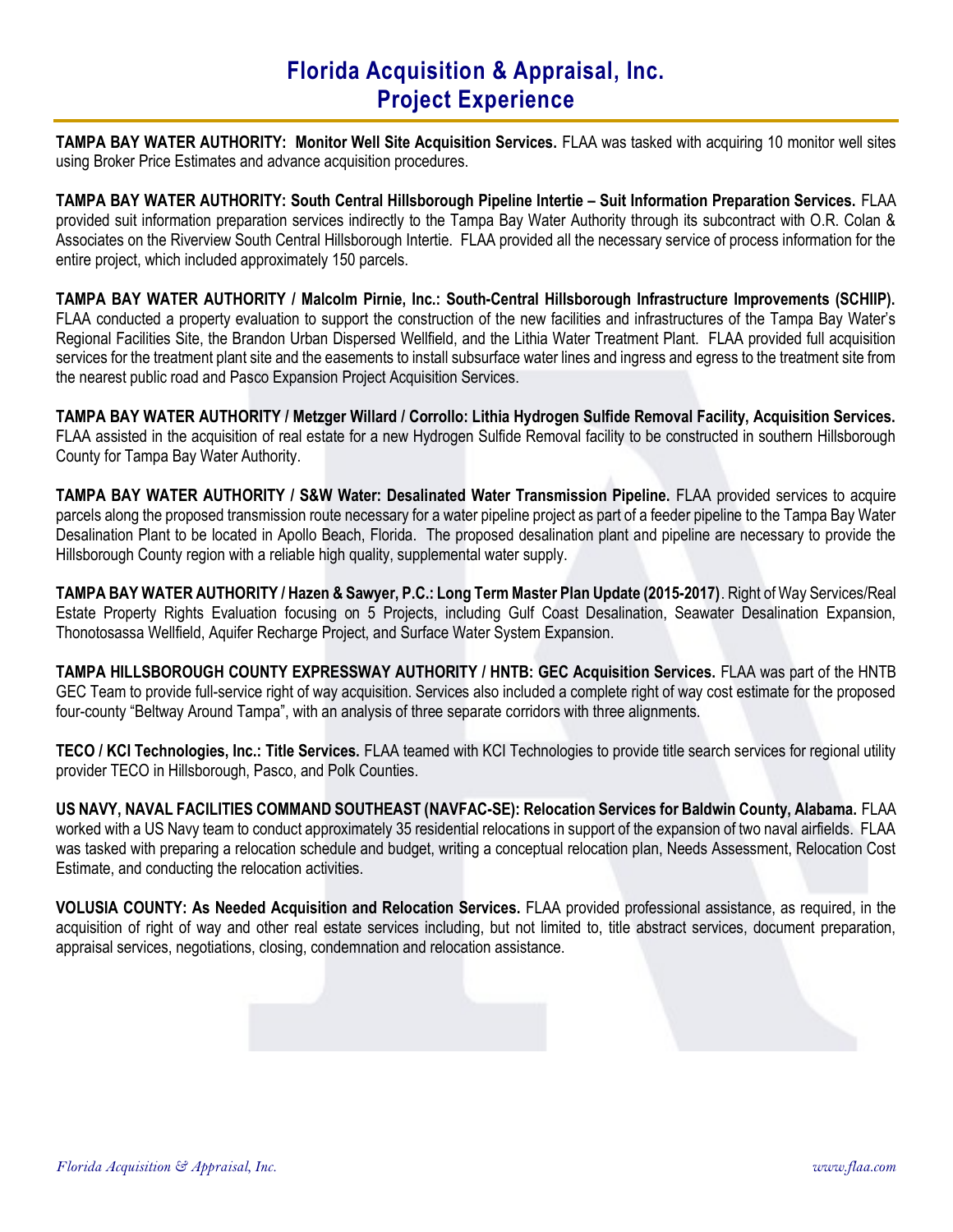### APPRAISAL & COST ESTIMATING SERVICES:

BLUEPRINT 2000 / CITY OF TALLAHASSEE / LEON COUNTY / Kimley-Horn & Associates: Capital Circle SW PD&E. FLAA, as teamed with Kimley-Horn & Associates, conducted an extensive conceptual stage right of way cost estimate and subsequent relocation plan which analyzed more than 15 combined alignment alternatives and/or variations to consider the least expensive and least impacted alignment and/or bypass for Capital Circle Southwest. More than 300 parcels were potentially affected, as well as more than 75 businesses and residents. It is estimated that tens of millions of dollars were saved in cost avoidance and countless residences and businesses were saved from impact through this analysis.

BUCKEYE PARTNERS LLP / EVERGLADES PIPELINE CO.: Fort Lauderdale Jet Fuel Pipeline Project – Cost Estimating Services. FLAA provided right of way cost estimating and alternative analysis in support of the route study of this jet fuel pipeline project involving 48 parcels in a heavily impacted industrial corridor in the Fort Lauderdale International Airport/Port Everglades area.

CITRUS COUNTY: Real Property Appraisers. FLAA was selected to provide professional real estate appraisal services as defined in Section 475.611, Florida Statutes, on an as-need basis. The professional real estate services focused on the preparation of appraisal reports required for the County's acquisition and disposition of real property, including eminent domain and flooded property acquisitions and surplus land disposition.

CITY OF LAKELAND / LAKELAND ELECTRIC: Appraisal Contracting Services for Kathleen Road Widening Project. FLAA, as part of this continuing services contract, provided Appraisal Management for the Kathleen Road Transmission Project.

CITY OF TAMPA / FDOT: LAP Safety Project – 34th Street (2018). FLAA provided seven (7) Fee and Temporary Construction Easement Appraisals under the threat of condemnation on this accelerated delivery project.

CITY OF TAMPA: 40th Street / Malcolm McKinley Drive (Hillsborough Avenue to Fowler Avenue): Appraisal Review Services. Under this contract FLAA provided appraisal review services on approximately 150 predominantly commercial, before-and-after complete summary appraisal reports with significant severance damages.

CITY OF UMATILLA: Airport Runway Expansion. FLAA provided commercial and agricultural valuation on several parcels as part of the City of Umatilla's Airport Expansion Project. One of the largest sky diving "jump" schools in the country was relocated for the expansion of the airport. The assignment required a special purpose appraisal of several tracts of land.

CITY OF WILLISTON: Community Redevelopment Agency. FLAA provided appraisal review services on one (1) commercial property for the Redevelopment Agency.

CITY OF ZEPHYRHILLS: Community Redevelopment Agency. FLAA provided appraisal review services on five (5) commercial properties for the Redevelopment Agency.

FLORIDA HIGH SPEED RAIL AUTHORITY / FDOT TURNPIKE DISTRICT: Phase 1, Part 1 Program Management. FLAA was under Contract to provide Professional Right of Way Services including Appraisal and Right of Way Cost Estimating.

FLORIDA HIGH SPEED RAIL AUTHORITY / HNTB: Phase 1, Part 1. FLAA served as the Florida High Speed Rail right of way acquisition consultant responsible for all right of way administration, acquisition, appraisal support, and related services for more than seven years. FLAA provided comprehensive right of way cost estimates of Phase 1, Part 1 from downtown Tampa to the Orlando International Airport. FLAA analyzed several alignment alternatives, which encompassed rail stations, detention/retention ponds, elevated corridors concurrent with the expressway authority, state, county, and quasi-public utilities in multiple jurisdictions. FLAA continues to support passenger rail development efforts under the Florida Rail Enterprise.

FDOT, DISTRICT 1: SR 739 Lee County. FLAA provided valuation services on 11 parcels of mixed-use land for SR 739 Fowler/Kennesaw to SR 82. This project required complete before and after appraisal analysis of significant impacted partial takings under the threat of eminent domain. It also required the coordination of eminent domain experts including, engineers, land planners, architects, surveyors, machinery and equipment valuation and general contractors.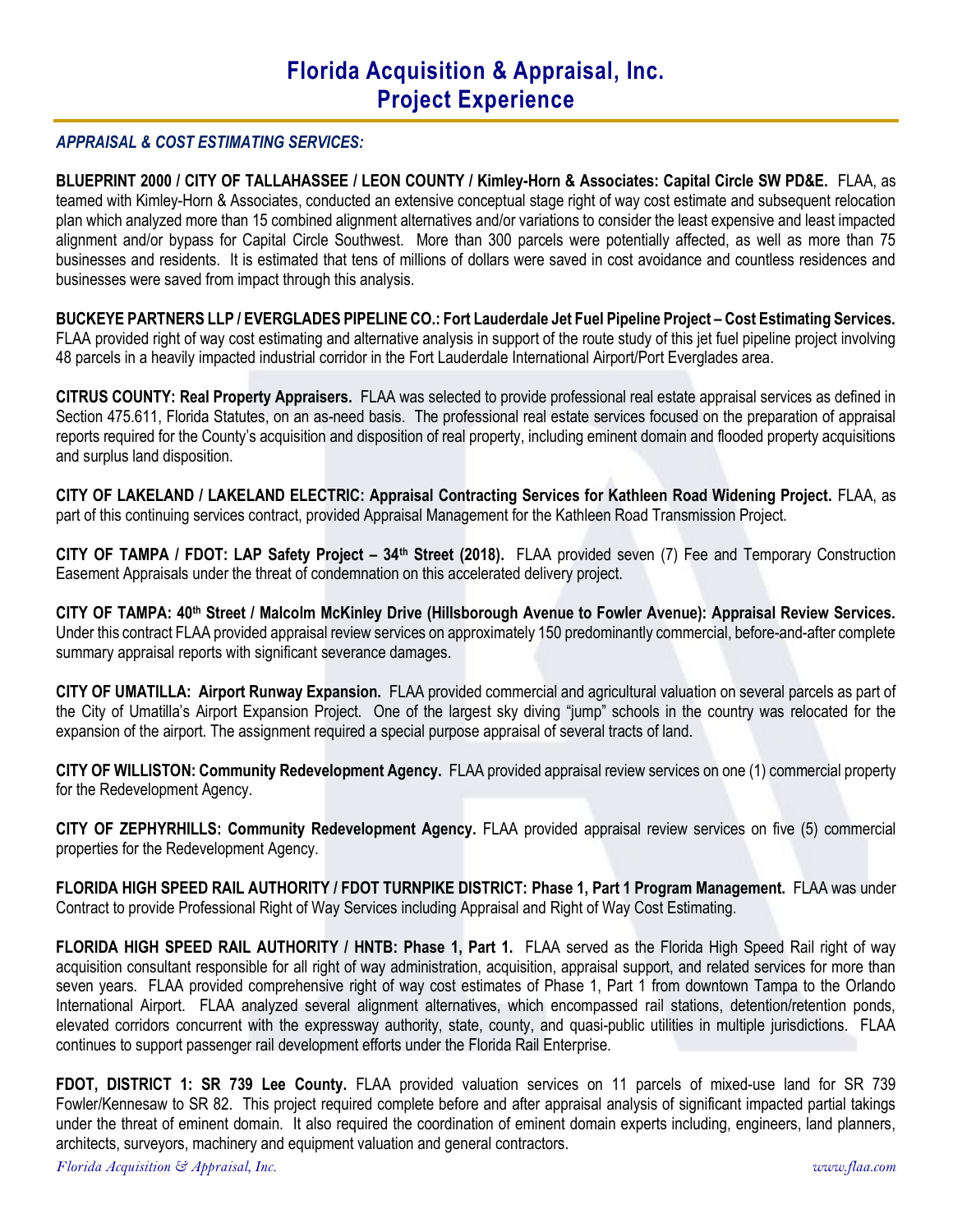FDOT, DISTRICT 1: SR 739 from US 41 (S. of Alico) Lee County. FLAA provided valuation services on 15 parcels of mixed-use land for SR 739 from US 41 (S. of Alico). This project required complete before and after appraisal analysis of significant impacted partial takings under the threat of eminent domain. It also required the coordination of eminent domain experts including, engineers, land planners, architects, surveyors, machinery and equipment valuation and general contractors.

FDOT, DISTRICT 1: SR 45/US 41. FLAA provided appraisal services on this densely commercial corridor in the City of Venice in Sarasota County. Services included full-service, self-contained before and after condemnation and appraisal reports on the subject properties including a Publix shopping center, Denny's restaurant, First Union Bank, Perkins restaurant and a SouthTrust Bank. The contract included procurement and management of special traffic and circulation studies.

FDOT, DISTRICT 1: SR 55 Manatee County. FLAA provided appraisal services on 12 parcels of mixed-use land for SR 55 (Cortez Road), US 41 to CR 683. This project required complete before and after appraisal analysis of significant impacted partial takings under the threat of eminent domain and required the coordination of eminent domain experts including, engineers, land planners, architects, surveyors, machinery and equipment valuation and general contractors.

FDOT, DISTRICT 3 / RS&H: SR30 (US98) Gulf Breeze Pkwy from Portside Drive to Okaloosa County Line & SR30 (US98) from Santa Rosa County Line to SR393 Mary Esther Blvd (2016-2018). FLAA provided right of way cost estimating for this PD&E on 20 miles of SR30 / US98, crossing Santa Rosa and Okaloosa County lines. Significant evaluation was conducted on this corridor involving over 800 commercial, industrial, residential, and special purpose (federally owned) properties. FLAA has provided significant market and cost data. Additionally, FLAA was tasked with completing a Conceptual Stage Relocation Plan (CSRP).

FDOT, DISTRICT 3 / RS&H: Pensacola Bay Bridge PD&E – Conceptual Stage Relocation Plan for Alternatives. This project was located in southern Escambia County and Santa Rosa County, the City of Pensacola and the City of Gulf Breeze, Florida, respectively, and addressed the approach to the Pensacola Bay Bridge along U.S. Highway 98, specifically South Pensacola and North Gulf Breeze. The Central East and Central West were the two alternatives being considered for this conceptual stage relocation plan.

FDOT, DISTRICT 4 / Gallion Wilson: Districtwide Cost Estimating Services. FLAA provided right of way cost estimates on projects in Broward, Palm Beach, St. Lucie, Indian River, Martin, and Okeechobee Counties. Services included land valuation, improvements, severance damages, business damages, fees, litigation, and settlement costs.

FDOT, DISTRICT 5: SR 44 Sumter County. FLAA provided complete before and after appraisals on 31 parcels for the expansion of State Road 44 in Sumter County, Florida. The project's purpose was to upgrade the two-lane facility into a four-lane rural section. The transitional nature of the neighborhood as well as the significant takings of the mobile home/RV properties and many of the commercially and residentially improved tracts called for a wide search for and analysis of paired sales. This project contained several environmentally sensitive parcels that were impacted.

FDOT, DISTRICT 7: Districtwide Appraisal, Appraisal Review & Design Support Services. FLAA is an approved appraisal firm providing appraisal, appraisal review and design support services in the geographical boundaries of FDOT District 7, including Hillsborough, Pinellas, Pasco, Hernando, and Citrus Counties. The scope of services includes the management and administration of subconsultants such as CPA, machinery and equipment appraisers, land planners, relocation agents, environmental engineers, title researchers, and contractors.

FDOT, DISTRICT 7: SR 45/US 41. FLAA completed this 10-parcel project in Hernando County, which consisted of providing fair market value estimates of all real estate interests as well as preparation of written appraisal reports and updates. The scope of services included the management and administration of subconsultants for land planning/engineering, traffic engineering, architectural studies, survey, business damage estimate reports, cost-to-cure estimates, and/or other specialty services.

FDOT, DISTRICT 7: SR 700/US 98. FLAA provided appraisal services in connection with the acquisition of right-of-way along SR 700 (US98), 0.5 mile south of Hernando County Line to US 19, Citrus County. FLAA provided fair market value estimates of all real estate interests as well as preparation of written appraisal reports and updates. The services included the management and administration of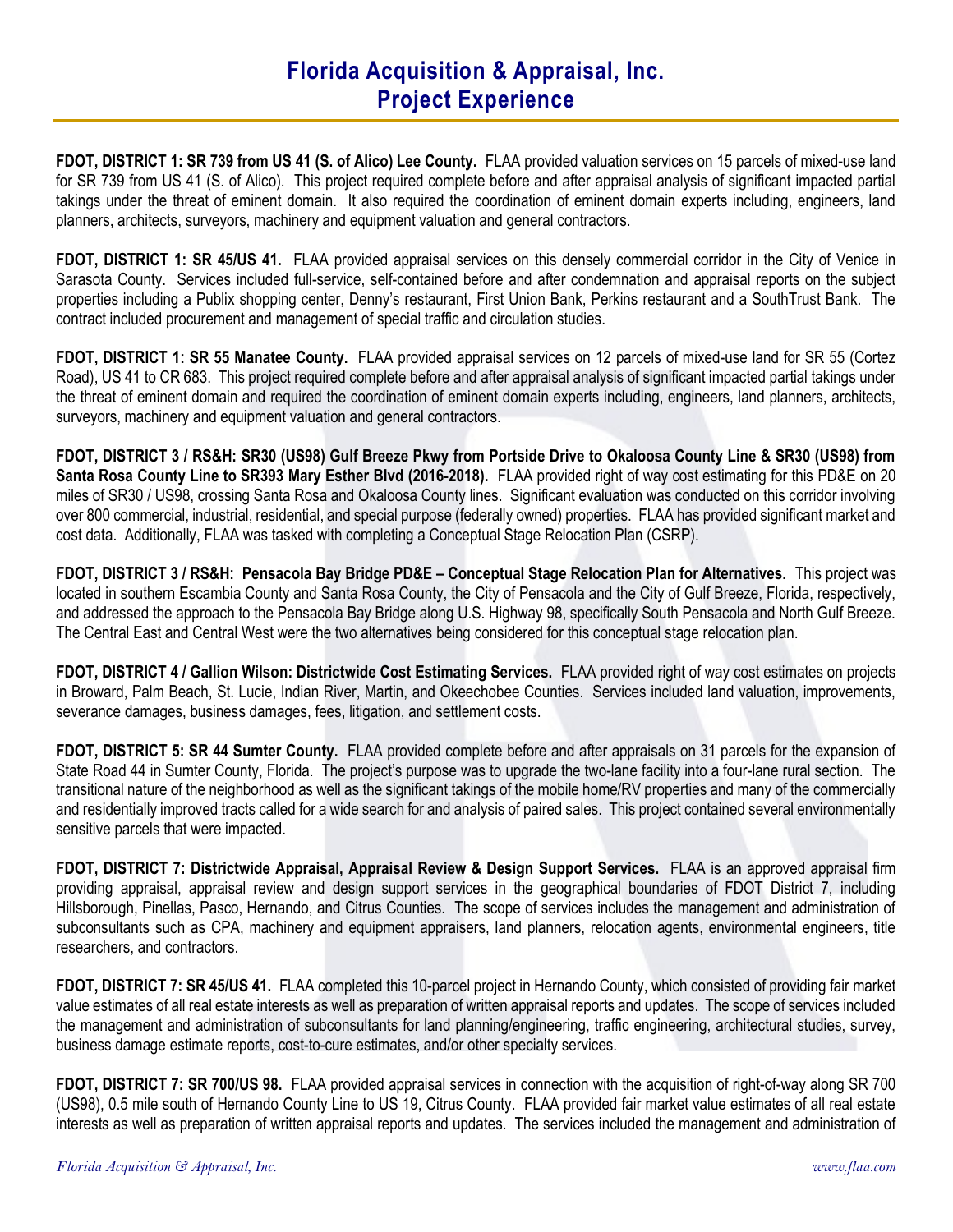subconsultants for land planning/engineering, traffic engineering, architectural studies, survey, business damage estimate reports, costto-cure estimates, and/or other specialty services.

FDOT, DISTRICT 7: US 19, Appraisal and Expert Witness Services. FLAA provided appraisal services to include preparation appraisals or update of previously prepared appraisals, preparation and/or attendance at depositions, provision of Expert Witness testimony and litigation support.

FDOT, DISTRICT 7/HNTB: MLK Boulevard, Cost Estimates. FLAA provided cost estimating services for this 20-parcel project in Hillsborough County.

FDOT, DISTRICT 7/Atkins: General Engineering Consultant [C-8Z94/TWO-15] (2013-2015). FLAA provided Cost Estimating Services.

FDOT, DISTRICT 7/H.W. Lochner: Districtwide PD&E Services. FLAA provided Cost Estimating Services.

FLORIDA POWER & LIGHT: Collier-Orange # 3 230kV Project, Land Acquisition Services for Transmission Right of Way Acquisitions. FLAA provided full-service acquisition for a 54-mile transmission line in Lee and Collier Counties. The project encompassed 200+ parcels that required title, appraisal, acquisition, market value estimates and construction coordination.

FLORIDA POWER & LIGHT/Power Engineers: Miami Beach/Alton/Venetian Transmission Lines, Appraisal Services: FLAA provided Alternative Analysis and Right of Way Support for the underground transmission line.

GREATER ORLANDO AVIATION AUTHORITY (GOAA): Real Estate Appraisal Services. FLAA has been pre-qualified by the GOAA to provide commercial real estate appraisal services.

HERNANDO COUNTY: Real Estate Appraisal Services. FLAA has been pre-approved to provide appraisal services for Hernando County on an as needed basis.

HERNANDO COUNTY/KCI Technologies, Inc.: Corridor Study, Design, Right of Way Acquisition and Appraisal Services for the extension of Sunshine Grove Road. FLAA was the right of way arm of the engineering design team selected to provide a Corridor Study, Design, Right of Way Acquisition and Appraisal Services for the extension of Sunshine Grove Road.

HILLSBOROUGH AREA REGIONAL TRANSIT AUTHORITY (HART)/RS&H/TAMPA INTERNATIONAL AIRPORT: Right of Way Cost Estimating. FLAA developed a Right of Way Cost Estimate for a 2-acre site on this project.

HILLSBOROUGH AREA REGIONAL TRANSIT AUTHORITY (HART): Property Appraisal Services. FLAA provided appraisal services to transit authority in Hillsborough County.

HILLSBOROUGH COUNTY / HNTB: 131<sup>st</sup> Avenue (2019-2021). The goal of this PD&E was to provide an enhanced multimodal corridor with improved safety, mobility and congestion relief through a context and environmentally sensitive design supported by the community and key project stakeholders. Network Improvements primarily focused on the E 131st Avenue corridor, a 2-lane undivided road, from US 41 (N Nebraska Avenue) to N 30th Street (Bruce B. Downs Boulevard) with multimodal connections to the corridor from Fowler Avenue to Fletcher Avenue. The improvements include turn lane improvements, enhanced pedestrian, bicycle and bus facilities, and other complete street improvements.

HILLSBOROUGH COUNTY / Faller-Davis & Associates: Van Dyke Widening – PD&E (2018-Present). FLAA was contracted to provide Right of Way Cost Estimates reflecting the cost of acquisition, relocation, and business damages for parcels included in all the alternatives of this PD&E. These cost estimates are to satisfy the evaluation needed for eminent domain consideration for each alternative and were developed with backup data from comparable sales and/or listings. In 2021, the project became federally funded and FLAA was contracted with conducting a cost estimate update, conceptual stage relocation plan, needs assessment survey, and acquisition services.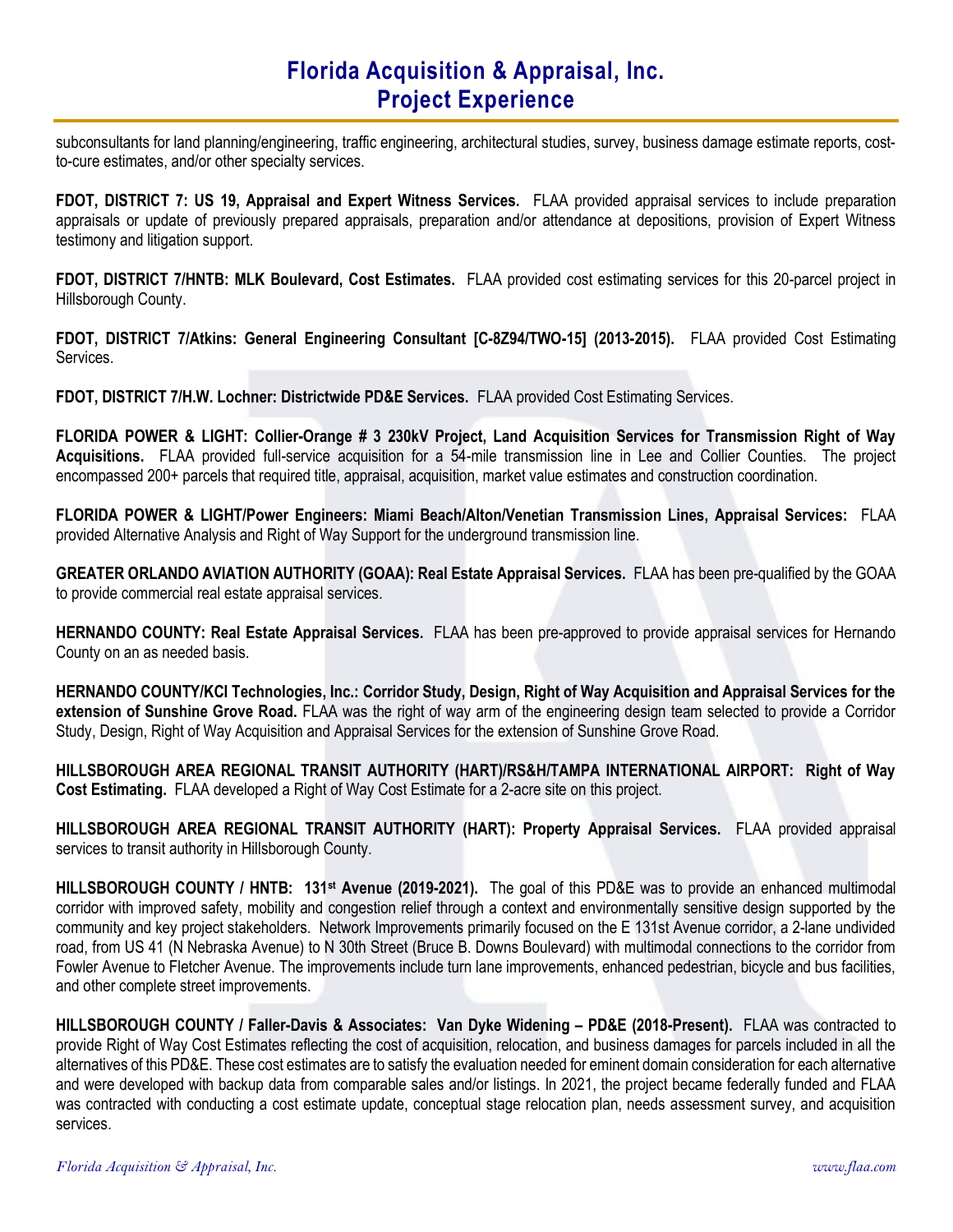HILLSBOROUGH COUNTY/SouthSwell/Kimley-Horn: Tampa Bay Ferry Project (2019). FLAA assisted South Swell Development Group (South Swell) in assessing the right of way cost by providing a preliminary cost estimate as part of an alternative analysis for the Tampa Bay Ferry Project. FLAA analyzed two potential sites, named the Williams Park site and the Schultz Preserve site. The FLAA cost estimating team considered all recent sales, listings, and lease data, as well as information provided to FLAA by the development team, in evaluating all parcels with respect to land and affected improvements and damages, if any.

HILLSBOROUGH COUNTY/Kimley-Horn: Upper Tampa Bay Trail from Peterson Park to Van Dyke Rd. (2019). FLAA, as subconsultant to Kimley-Horn, was selected to provide right of way cost estimates as part of the reevaluation of the PD&E study of the Upper Tampa Bay Trail Gap, from Peterson Park to Van Dyke Road, in Hillsborough County. The goal for the project was to recommend a trail alignment for the missing gap of the Upper Tampa Bay Trail and a trailhead location, which was supported by community and key project stakeholders.

HILLSBOROUGH COUNTY / RK&K: Tampa Bypass Canal Trail PD&E (2021-2022). FLAA was tasked to perform right of way cost estimates along the bypass canal for a paved extension of the pedestrian trail from N. 34<sup>th</sup> Street to CR581 (Bruce B Downs Blvd). Along this ±13-mile stretch, the trail travels through segments of industrial influence, residential influence, and mostly environmentally sensitive lands to the north. This estimate included evaluating over 80 parcels across 10 segments and two alternatives.

HILLSBOROUGH COUNTY/ACP: Intersection Improvement Project; SR 60 (2019-2021). The goal of this PD&E was to provide enhanced intersections with improved safety, mobility, and congestion relief at six commercially developed areas along the busy State Road 60 corridor. Multiple alignments were considered and valuated per intersection.

HILLSBOROUGH COUNTY/ACP: University Area Transportation Improvements (2019-2021). The goal of this PD&E was to provide enhanced intersections with improved safety, mobility, and congestion relief at eight commercially and residentially developed areas.

HILLSBOROUGH COUNTY/JMT: Intersection Improvement Project; Himes Avenue, Bearss Avenue, & Ehrlich Road (2019-2021). The goal of this PD&E was to provide enhanced intersections with improved safety, mobility, and congestion relief at six mixed developed areas along Himes Ave, Bearss Ave, & Ehrlich Rd.

HILLSBOROUGH COUNTY/ACP: Lutz Lake Fern Road. FLAA teamed with American Consulting Engineers to provide title services and cost estimating services on this Hillsborough County project.

HILLSBOROUGH COUNTY/HNTB: Professional Right of Way Services for General Engineering Consultant (GEC), Transportation Task Force. Under an exclusive teaming arrangement with Hillsborough County's Program Management firm, HNTB Corporation, FLAA provided full-service right of way consulting services in support of this countywide initiative and worked with HNTB and the County to develop comprehensive right of way processes for a \$500 million infrastructure development program. FLAA provided right of way cost estimates necessary to modify more than 120 intersection and corridor improvement projects in the Tampa Bay area as well as right of way program support, validation, acquisition, and suit preparation services in support of this significant program.

HILLSBOROUGH COUNTY/RTD Group: Right of Way Cost Estimating Services for General Engineering Consultant (GEC), Transportation Task Force. As part of Hillsborough County's GEC team, FLAA provided right of way cost estimates necessary for Validation and Prioritization on more than 80 intersection improvement projects in Hillsborough County in support of the County's \$500 Million Transportation Task Force initiative.

HILLSBOROUGH COUNTY/IBI Group: Habana Avenue North & Waters Avenue Intersection Improvements. FLAA conducted a PD&E Study and Preliminary Design and Cost Estimating Services.

HILLSBOROUGH COUNTY/KCI Technologies: Gunn Highway. Under this contract, FLAA provided cost estimating services on this 20-parcel design project including a pond site for the Hillsborough County Engineering Department.

HILLSBOROUGH COUNTY/Orth Rodgers: Bruce B. Downs (Pebble Creek Drive South to Pasco County Line). FLAA provided cost estimating services for this portion of the Hillsborough County Bruce B. Downs Boulevard project.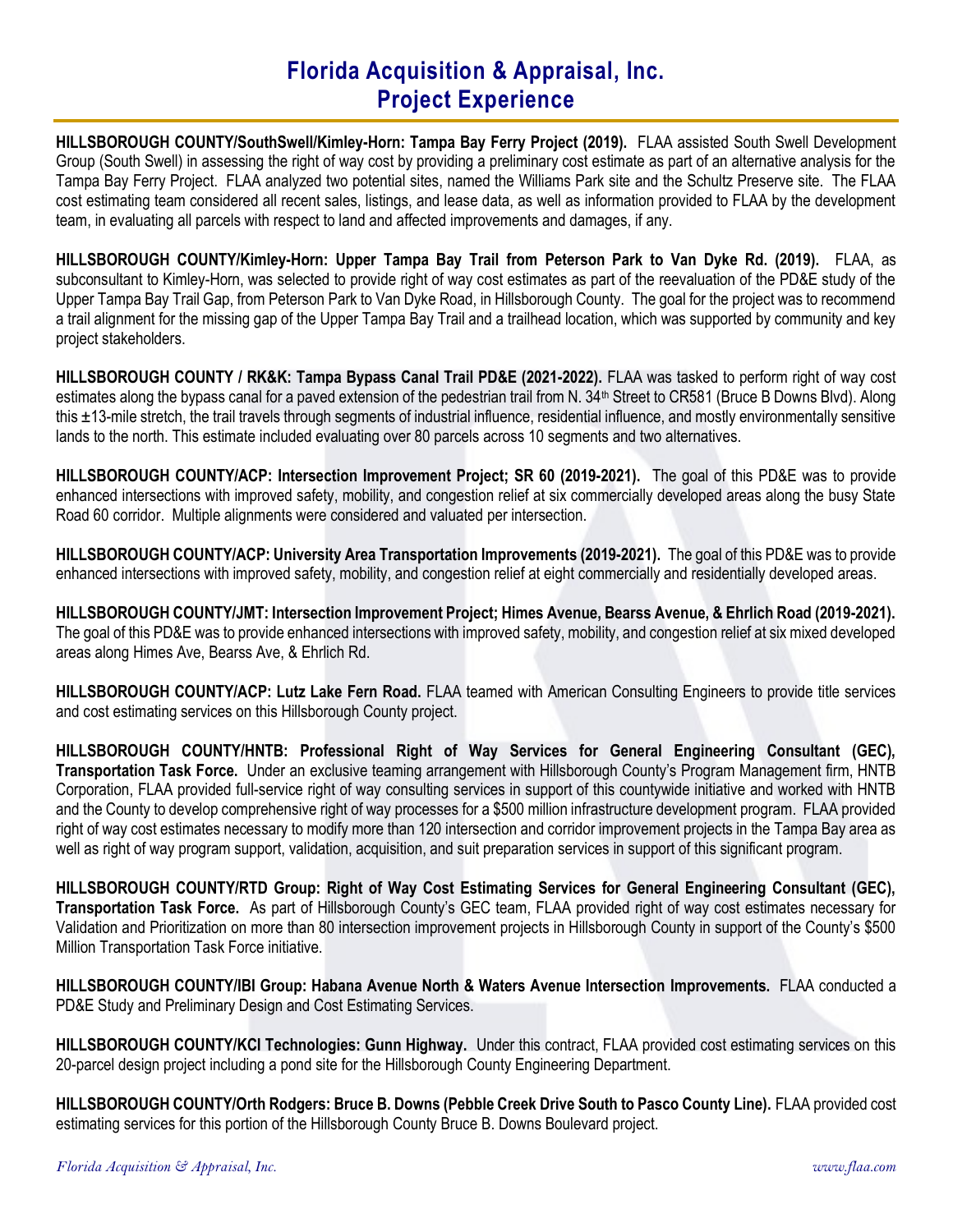HILLSBOROUGH COUNTY/WSP (f/k/a Parsons Brinckerhoff): Bruce B. Downs Boulevard (Bearss Avenue to Palm Springs Boulevard). FLAA provided cost estimating services for this portion of Hillsborough County's Bruce B. Downs Boulevard project, CIP No. 61045.

HILLSBOROUGH COUNTY AVIATION AUTHORITY: Professional Real Estate Appraisal Services. FLAA has been pre-qualified to provide appraisal services under this contract for the Hillsborough County Aviation Authority as needed.

LEON COUNTY: Professional Real Estate Appraisal Services. FLAA, as an Approved Appraisal firm, was pre-qualified to perform appraisal and appraisal review services on an as needed basis in Leon County.

LEON COUNTY: Appraisal Review Services for Fairbanks Ferry Emergency Access Road. FLAA provided review appraisal services for a 23-parcel project to establish permanent access easements for Leon County.

MANATEE COUNTY: Master Appraisal Services Agreement (2003). FLAA provided appraisal and appraisal review services on an as needed basis in Manatee County.

MANATEE COUNTY: Master Appraisal Services Agreement (2007). FLAA provided appraisal and appraisal review services on an as needed basis in Manatee County.

MANATEE COUNTY: Appraisal Review - Fort Hamer Road Extension/Hidden Harbor. FLAA provided appraisal review services for the purchase of certain real properties for the extension of Ft. Hamer Road. The parcels consisted of 400+ acres of unimproved agriculture land of which a portion of the property was utilized for the extension of Fort Hamer Road.

MANATEE COUNTY: Appraisal Review - Orlando Avenue West to 15<sup>th</sup> Street West. FLAA provided appraisal review services on 11 parcels located on both sides of Orlando Avenue, between U.S. 41 / 14<sup>th</sup> Street West and 5<sup>th</sup> Street West.

MANATEE COUNTY: Appraisal Services for 2750 Rawls Road, Duette, Florida. FLAA provided an appraisal based on highest and best use for a willing seller, willing buyer, arms-length purchase of a vacant, 53.3-acre parcel, located in eastern Manatee County.

MANATEE COUNTY: 15<sup>th</sup> Street East/301 Boulevard from US 41 to 53<sup>rd</sup> Avenue East. FLAA provided appraisal services of parcels to acquire right of way for road improvements on 15<sup>th</sup> Street East/301 Boulevard from US 41 to 53<sup>rd</sup> Avenue East.

METROBANK OF DADE COUNTY: Appraisal Services. FLAA provided appraisal services for bank owned and REO properties in Polk County, FL.

OSCEOLA COUNTY: Appraisal Services. FLAA was contracted to provide Appraisal services for Osceola County.

PASCO COUNTY: Clinton Avenue (Ft. King to US 301). FLAA provided full-service appraisal, appraisal review, updated title reports, and appraisal expert (Engineering, Cost-to-Cure, General Contractor and FF&E) subcontracting for 34 partial-take and whole-take parcels, including residential, commercial, and large vacant or agricultural tracts, on an accelerated schedule.

PASCO COUNTY/American Consulting Engineers: Eiland Blvd. (US 301 to 23rd Street) – Cost Estimating Services. FLAA provided a complete Right of Way cost estimate for two alternative alignments and 30 parcels along this urban, commercial corridor in Zephyrhills, Florida.

PASCO COUNTY/Coastal Design Consultants: Right of Way Services for Zephyrhills Bypass (a.k.a. "Eiland Gap") – Cost Estimating Services. FLAA teamed with Coastal Design to provide a complete Right of Way cost estimate for this project Pasco County in Zephyrhills, Florida.

PASCO COUNTY/KING ENGINEERING: Decubellis Booster Pump Station. FLAA provided price estimates to support acquisition for a booster pump station. FLAA completed site reviews and compiled cursory market data to identify the issues impacting the property most accurately.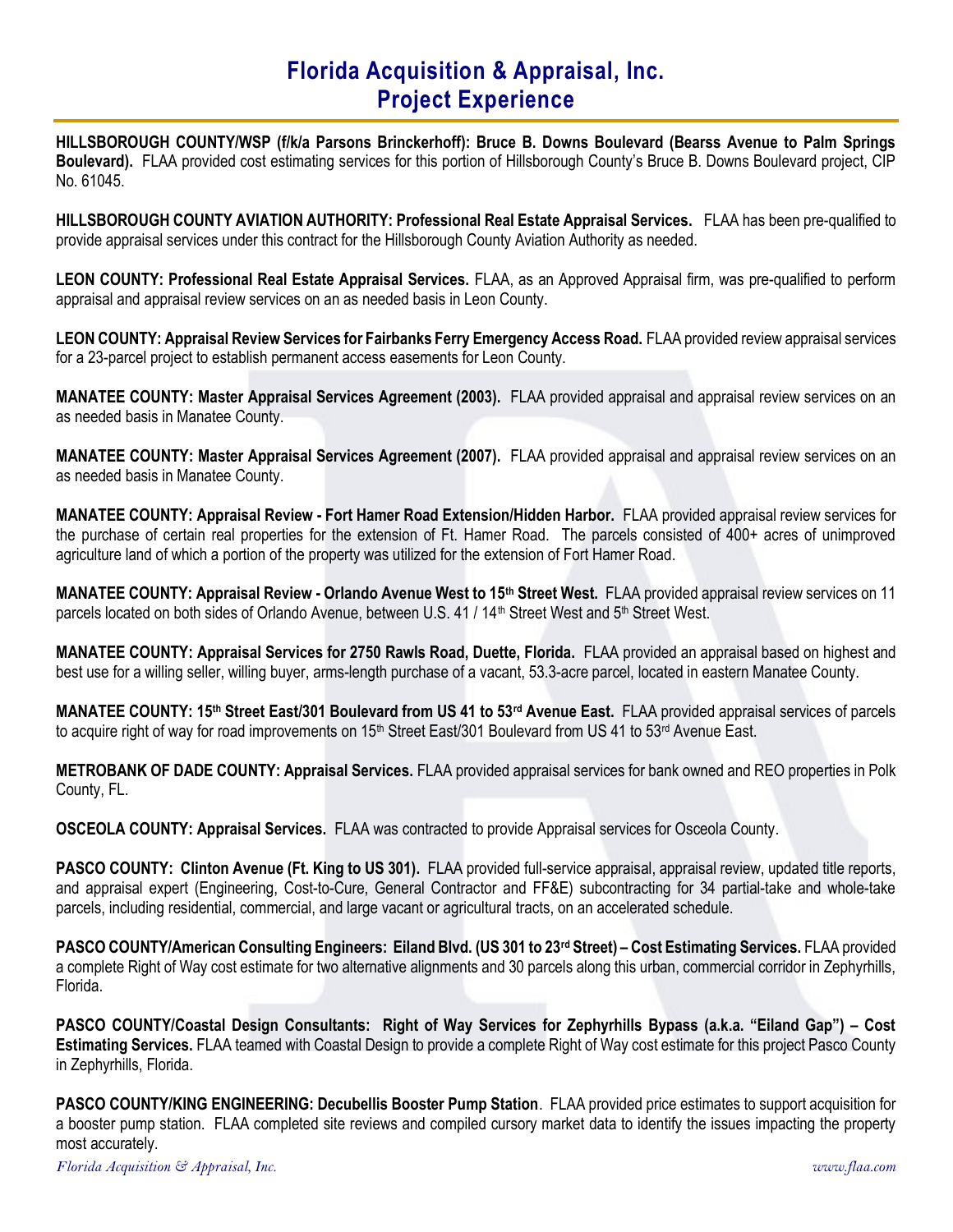PASCO COUNTY/King Engineering: Hillsborough County Line to Gunn Highway SR 54. FLAA was responsible for accomplishing all the essential tasks necessary to produce a written Conceptual Stage Right of Way Cost Estimate Report in compliance with standard and customary cost estimating practices in the industry as well as USPAP policy and procedure for route analysis. The route analysis included a left, right and center analysis of 142' typical section to include greenway which assumed five (5) alignments. FLAA also provided title reports conducted per Marketable Record Titles to Real Property as specified under Chapter 712, Florida Statutes.

DISTRICT SCHOOL BOARD OF PASCO COUNTY: Appraisal Services. FLAA provided appraisals of school acquisition sites for new facilities for the District School Board of Pasco County. Projects have included appraisals of school bank sites and partial interests in mineral rights on properties acquired by the District.

PINELLAS COUNTY: Appraisal Services, 54<sup>th</sup> Ave. North at 28<sup>th</sup> Street North; 62<sup>nd</sup> Avenue North; Bryan Dairy Road; Haines Road. FLAA provided appraisal services for intersection improvement projects in various high-density, urban, commercial areas in St. Petersburg and Pinellas County, Florida.

PINELLAS COUNTY HEAD START/EARLY HEAD START: Appraisal Services. FLAA provided appraisals of rental properties and program-owned facilities for this non-profit, federally funded community program.

POLK COUNTY: Master Services Agreement Appraisal and Appraisal Review. FLAA was awarded this Master Services Agreement with Polk County to perform appraisal and appraisal review services on an as needed basis.

RIVIERA BEACH COMMUNITY REDEVELOPMENT AGENCY: Appraisal Services. FLAA provided appraisal contract management and appraisal review, including compliance with USPAP and the Florida Department of Transportation Supplemental Standards, as well as the management and administration of subconsultants. All types of real estate, such as vacant and improved, residential, multifamily, commercial, industrial, and special purpose properties such as maritime commercial and industrial, were included in the project including. FLAA managed 12 subconsultants who provided nearly 200 appraisals of which FLAA provided appraisal reviews. FLAA reviewed 121 parcels in less than 4 months.

SEMINOLE ELECTRIC COOPERATIVE, INC.: Appraisal and Appraisal Review. FLAA provided Appraisal and Related Right of Way Services of Black Creek Substation.

SMITH-PARK & COMPANY: US Airlines Hangar. FLAA provided appraisal services of a US Airline Hangar for a private company.

SOUTH CAROLINA DEPARTMENT OF TRANSPORTATION: Spartanburg County, SR 295. FLAA provided full-service appraisal and Acquisition/Relocation Services.

SOUTH CAROLINA DEPARTMENT OF TRANSPORTATION: Colleton County, Walterboro Bypass. FLAA provided full-service appraisal and Acquisition/Relocation Services.

ST. LUCIE COUNTY: Appraisal Services. FLAA was selected in 2010 to provide appraisal services for St. Lucie County, Florida. Tasks to date have included market rental appraisal and appraisal review and comment for property located at the St. Lucie County Airport.

ST. LUCIE COUNTY/Calvin, Giordano & Associates: Midway Road Alignment PD&E Study. FLAA provided Calvin, Giordano & Associates with right of way cost estimating services on this Midway Road PD&E Study for St. Lucie County.

TAMPA BAY AREA REGIONAL TRANSPORTATION AUTHORITY (TBARTA)/Jacobs: Pinellas County Alternatives Analysis for Premium Transit Corridor. FLAA supported TBARTA and the Florida Department of Transportation, in partnership with the Pinellas MPO and Pinellas Suncoast Transit Authority (PSTA), in conducting an Alternatives Analysis to look at premium transit options connecting the major activity centers in Pinellas County—Clearwater, Gateway area, and St. Petersburg, as well as connections to Hillsborough County. The study evaluated feasible alternatives and identified a preferred alternative consistent with the TBARTA Regional Transit Master Plan for West Central Florida.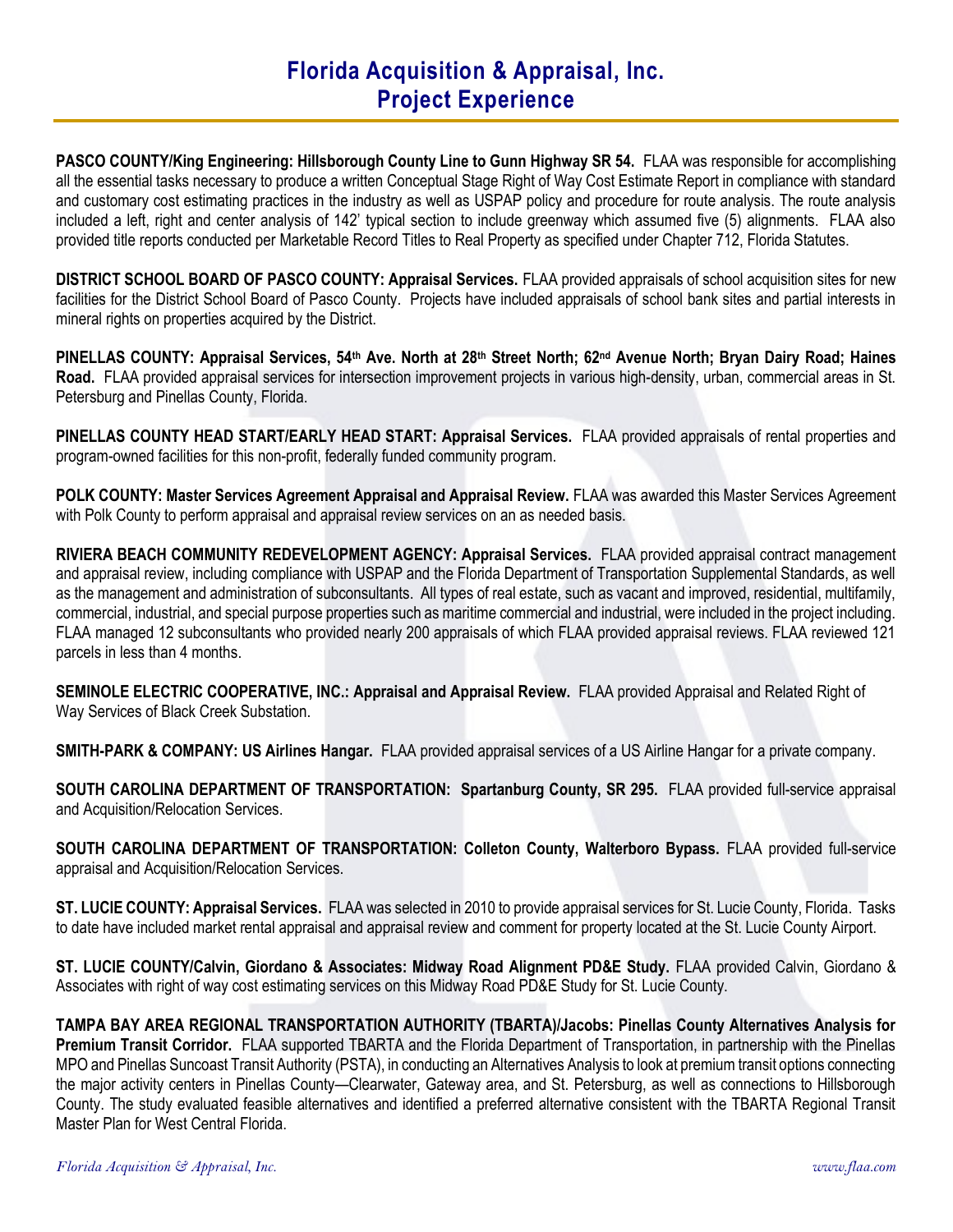TAMPA BAY AREA REGIONAL TRANSPORTATION AUTHORITY (TBARTA)/FDOT/Wilson Miller Stantec: Veterans Suncoast Transit Corridor Evaluation Study. FLAA provided right of way cost analysis of proposed transit service enhancements (Light Rail/Express Bus) for this Tampa Bay Area Regional Transportation Authority (TBARTA) project under the auspices of the Federal Transit Administration's New Starts program.

TAMPA BAY WATER AUTHORITY/Malcolm Pirnie, Inc.: South-Central Hillsborough Infrastructure Improvements. FLAA conducted water treatment site analyses and cost estimates to support the construction of the new facilities and infrastructures of the Tampa Bay Water's Regional Facilities Site, the Brandon Urban Dispersed Wellfield, and the Lithia Water Treatment Plant.

TAMPA BAY WATER AUTHORITY/S&W Water: Desalinated Water Transmission Pipeline. FLAA provided price estimates for certain pipeline easement rights. These price estimates supported the acquisition project for the Tampa Bay Water Desalination Plant to be located in Apollo Beach, Florida. FLAA analyzed the project corridor maps, completed site reviews, reviewed TBWA's typical easement document as well as pulled cursory market data to most accurately identify the issues impacting the properties affected by the acquisition.

TAMPA BAY WATER AUTHORITY/Hillsborough County/Black & Veatch. FLAA provided Appraisal Services of Cypress Trails Farm and Equestrian Center.

TAMPA-HILLSBOROUGH COUNTY EXPRESSWAY AUTHORITY/HNTB Corporation: GEC. FLAA was part of the HNTB GEC Team to provide full-service right of way acquisition. Services also included a complete right of way cost estimate for the proposed four-county "Beltway Around Tampa", with an analysis of three separate corridors with three alignments.

UNITED STATES DEPARTMENT OF AGRICULTURE/NATURAL RESOURCES CONSERVATION SERVICES: Land Appraisals for the Wetlands Reserve Program. USDA awarded this project to FLAA for the purpose of estimating the fair market or current market agricultural value of a defined tract of land before the NRCS easement encumbers the land use, and without regard to speculative development.